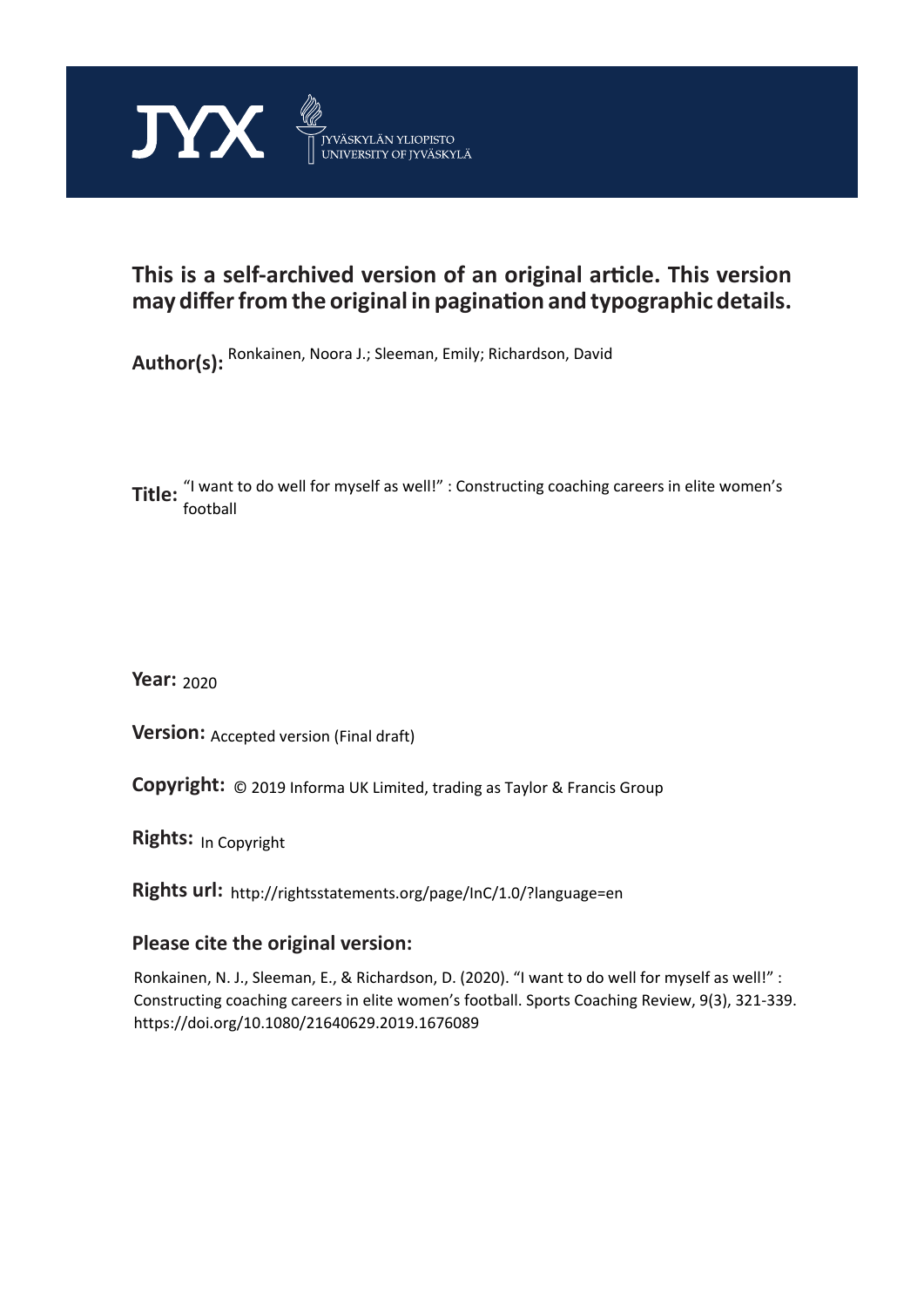# **'I want to do well for myself as well!': Constructing coaching careers in elite women's football**

Ronkainen, N. J., Sleeman, E., & Richardson, D. (accepted manuscript). 'I want to do well

for myself as well!': Constructing coaching careers in elite football. *Sport Coaching Review.*

## **Abstract**

 There is a limited understanding of career development of sport coaches, especially from the subjective perspective focused on personal meaning and evaluation of this life project in sport. We drew on career construction theory and narrative methodology to explore football coaches' career development, adaptability resources, and the meanings they assigned to their journeys. Ten women's football (soccer) coaches (2 women) aged 23-60 in England took part in narrative interviews which we analysed using thematic narrative analysis. Our analysis indicated that early immersion into the football narrative context most often resulted in low career exploration and a strong commitment to coaching as an attempt to keep the footballing identity narrative 'going'. Whilst the majority of coaches had a full-time occupation elsewhere, they self-identified as professional coaches and approached coaching with a career orientation animated by a desire to progress to a full-time coaching position. The coaches were resourceful and active career agents in crafting their careers in football; however, most of them expressed little concern or curiosity for other careers aside professional coaching, leaving them vulnerable to psychological distress if unable to realise their career ambition. The findings illustrate the seductive nature of football with the narrative context providing coaches with a cherished sense of identity but also bringing a permanent sense of insecurity and costs to their lives outside of the game.

Keywords: coach identity; career development; narrative; vignettes; women's sport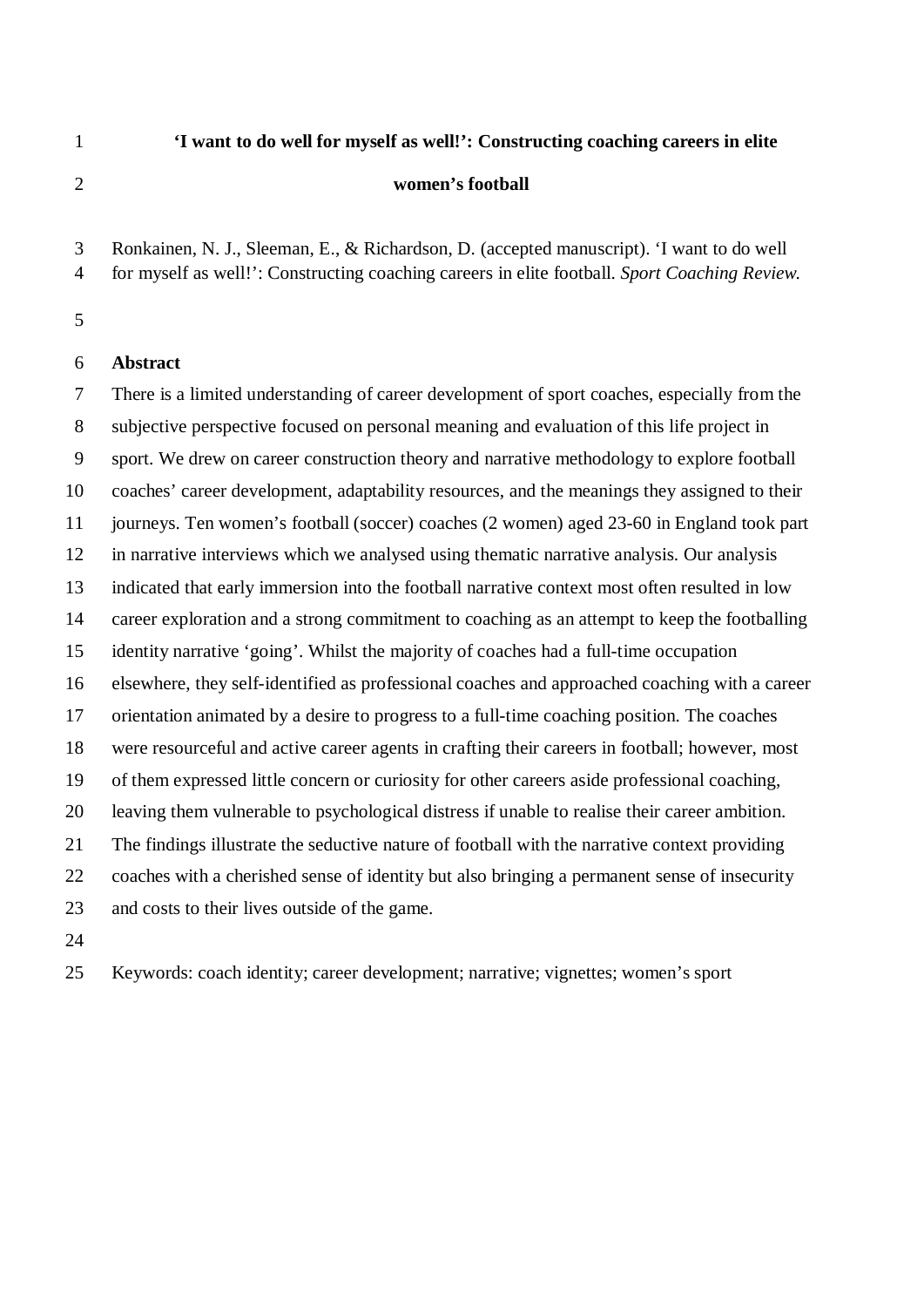## **'I want to do well for myself as well!': Constructing coaching careers in elite**

## **women's football**

 Sport coaching provides the coach with a life project that often requires extensive commitment, at times at the expense of other activities and interests. Although research into athletic careers spans over the last five decades (Stambulova, 2017), the study of coaching careers is at its early stages (Christensen, 2013; Nash & Sproule, 2009; Purdy & Potrac, 2016). Studying coaching careers is important for understanding how to support coaches' professional and personal development, well-being and motivation (Koh, Mallett, & Wang, 2011). Furthermore, researchers have argued that personal histories and career development trajectories play a significant role in shaping coaching philosophies and practices, often more so than formal coach education (Cushion, Armour, & Jones, 2003; Watts & Cushion, 2017).

 Similar to theorising on athletic careers, the coaching careers in high-performance contexts have been described with modernist models focused on normative stages in the upward pathway to an expert/professional/elite position (Erickson, Côté, & Fraser-Thomas, 2007; Koh et al., 2011; Schinke, Bloom, & Salmela, 1995). Studies have illustrated that the coaches are typically former athletes and accumulate several years of coaching experience before transitioning to the elite level coaching (e.g., Schinke et al., 1995; Koh et al., 2011). However, some researchers have started to problematise the stage-based career models in that they "ignore individual backgrounds, socio-cultural and contextual differences, and significant life events" (Barker-Ruchti, Lindgren, Hofmann, Sinning, & Shelton, 2014, p. 118). Researchers critiquing the linear career models have studied alternative pathways to become an elite sport coach (Blackett, Evans, & Piggott, 2018; Christensen, 2013), whereas others have portrayed coaching careers as political life projects enmeshed with complex power dynamics, relationships and occupational structures where experiences of uncertainty and change are the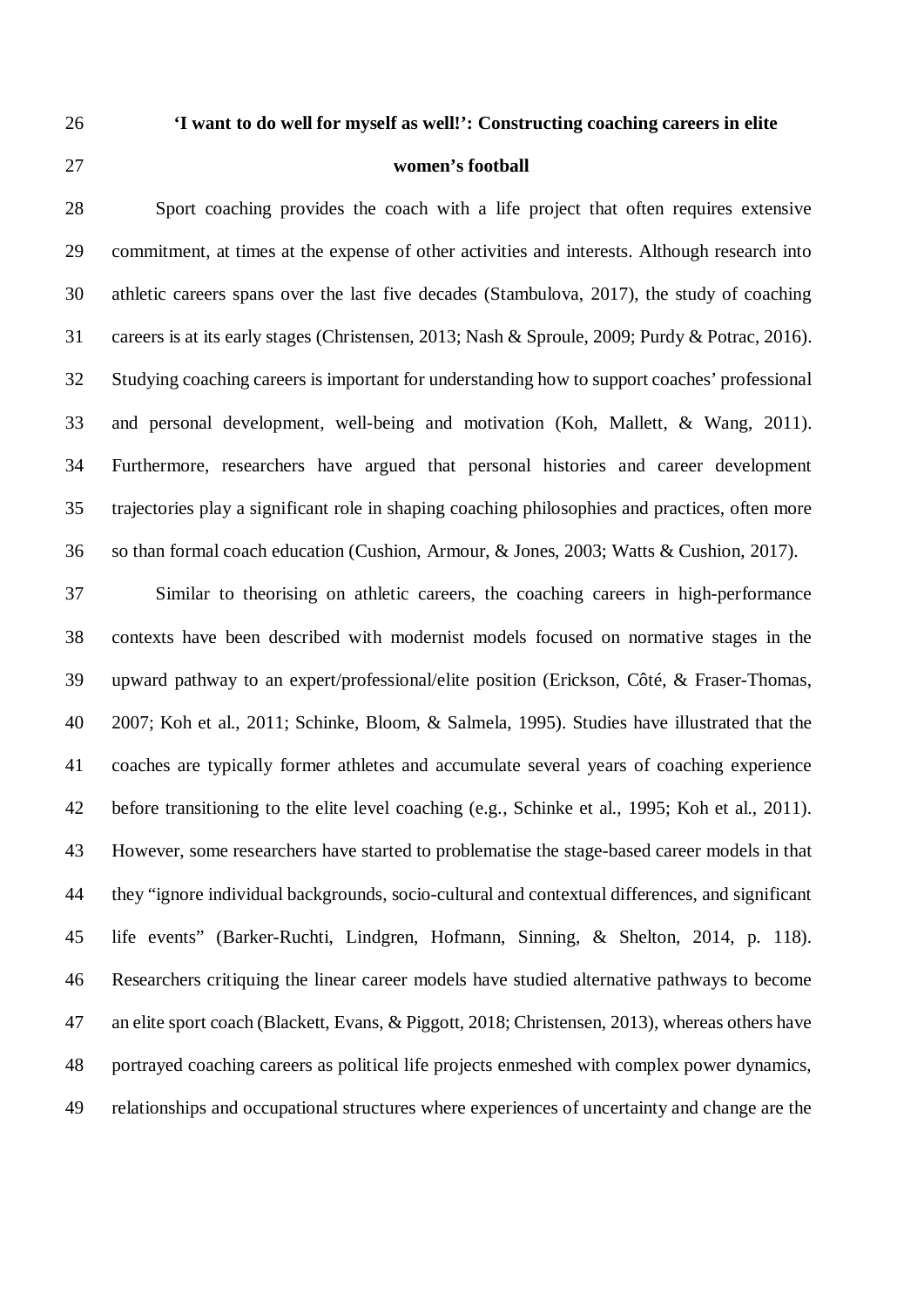norm (Potrac, Jones, Gilbourne, & Nelson, 2012; Purdy & Potrac, 2016; Purdy et al., 2017; Thompson, Potrac, & Jones, 2015; Watts & Cushion, 2017).

 Football in the UK remains an occupational context strongly linked with working class, masculine identities (Champ, Nesti, Ronkainen, Tod, & Littlewood, 2018; Fielding-Loyd & Meân 2011) and the traditional culture has been marked by volunteer coaching (Taylor & Garratt, 2010), anti-intellectualism and hostility towards education (Kelly, 2008; McGillivray & McIntosh, 2006). McGillivray and McIntosh (2006) argued that football culture lures adolescent boys into committing to football at the expense of formal education and intellectual curiosity, thus limiting career planning and prospects of carving out professional careers outside of football. The issues of identity foreclosure and psychological distress following de- selection in elite adolescent footballers are well documented (Blakelock, Chen, & Prescott, 2016; Brown & Potrac, 2009). Researchers have further described football as a hypercompetitive, insecure and uncaring social world for coaches, too, who know that they can be easily replaced (Potrac et al., 2012). Previous findings have indicated that acceptance and respect need to be earned especially by newcomers (Thompson et al., 2015) and that female coaches' lack of career progress is often constructed as an individual deficiency within the rhetoric of liberal individualism asserting equal access to opportunities and success (Fielding-Loyd & Meân, 2011).

 Women's football has received minor funding and media attention compared to the men's game. Until recently, even the elite players and first team coaches in women's football mostly had jobs and careers outside of football. However, the recent decade has witnessed a growth of interest in women's game in participation, attendance and viewership both globally and in the UK (Bridgewater, 2019; Lewis, Roberts, & Andrews, 2018). The women's elite game in England went through major restructuring in the last decade, and the introduction Women's Super League (WSL) in 2011 meant that for the first time female players could be paid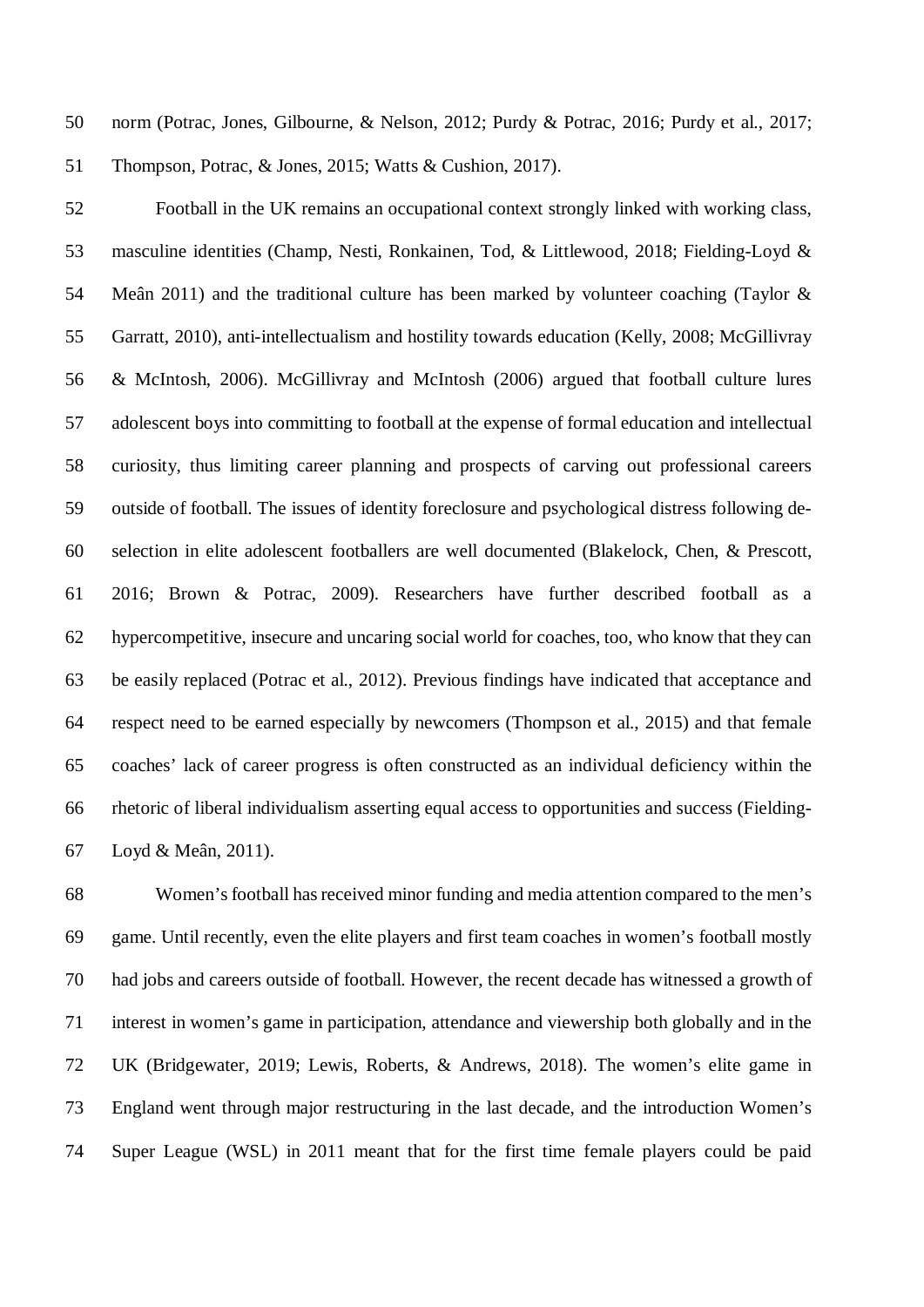(Woodward, 2017). The recent transition of the WSL to a fully professional league (Football Association, 2017) has also opened new possibilities to become a professional coach within the women's game. However, despite the growth of women's game and their participation as athletes, researchers have found that men still dominate coaching and managerial roles in women's football (Lewis et al., 2018; Fielding-Loyd & Meân 2011; Scraton, Caudwell, & Holland, 2005). Critical scholars have argued that cultural insiders in women's football largely reproduce exclusionary and hierarchical cultures that sustain male privilege (Scraton et al., 2005). The English Football Association, like the game more broadly, has been described as ideologically masculine and resistant to women (Fielding-Loyd & Meân, 2011).

 Despite the recent advances in scholarship, we still have a limited understanding of the psycho-social processes associated with coach career development and the resources that coaches draw on to construct their careers in the volatile sporting environment. This paper aims to extend understandings of subjective career meanings that football coaches assign to coaching and to explore the resources they draw on in the psychological adaptation to the increasingly competitive coaching environment of women's elite football. By drawing on career construction theory (Savickas, 2002, 2013), our study extends previous, predominantly sociological literature on coaching careers by shedding light on psychosocial processes associated with coaches' self-construction. Furthermore, since previous research has mainly studied those coaches' experiences who have achieved expert/professional/elite status (e.g., Erickson et al., 2007; Christensen, 2013; Nash & Sproule, 2009; Schinke et al., 1995), our study adds to the literature by exploring early career coaches' career experiences. Based on our analysis, we will also make inferences on the potential consequences of coaches' career narratives on the development of women's professional game and women's experiences of playing the sport.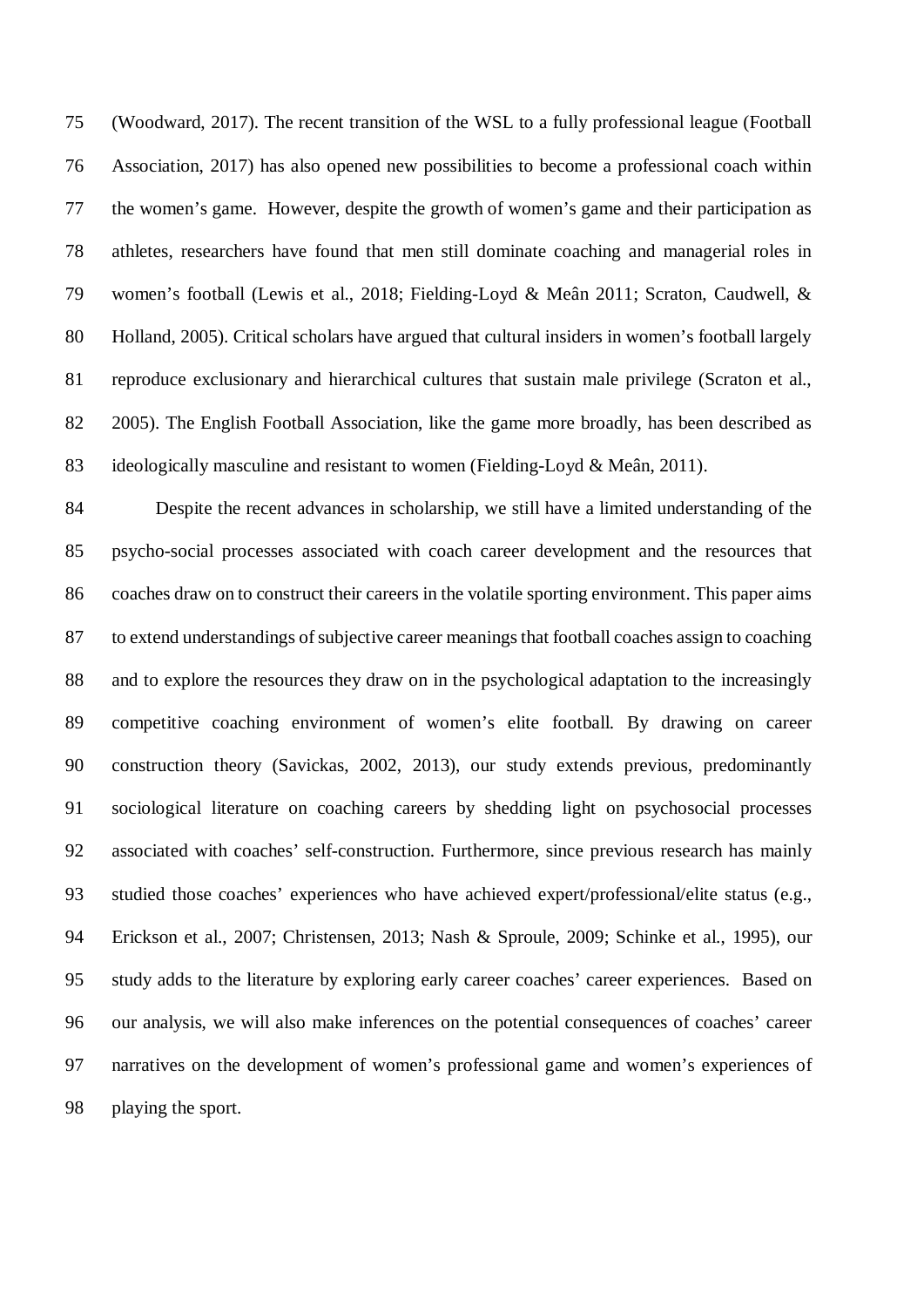#### **Methodology**

### **Conceptual framework**

 Career construction theory is a psychological theory of career development that aims to explain "the interpretive and interpersonal processes through which individuals construct themselves, impose direction on their vocational behavior, and make meaning of their careers" (Savickas, 2013, p. 147). It can be considered a critical realist approach in postulating that "individuals construct representations of reality, yet they do not construct reality itself" (ibid) – in other words, a constructivist epistemology is combined with a realist ontology (see Maxwell, 1992). Savickas proposed viewing vocational development as a personally meaningful process of life design, where "career denotes a reflection on the course of one's vocational behavior, not vocational behavior itself. This reflection can focus on actual events such as one's occupations (objective career) or on their meaning (subjective career)" (Savickas, 2002, p. 152).

 Career construction theory postulates that successful career development is underpinned by the psychological mechanism of career adaptability which stems from balancing personal needs and aspirations with socio-cultural expectations (Rudolph, Zacher, & Hirschi, 2019). Career adaptability is a psycho-social resource facilitated by concern, control, curiosity, and confidence (Savickas, 2002; 2013). Resourceful individuals respond to career development tasks and transitions by (1) becoming concerned about their occupational future, (2) aiming to increase control over that future, (3) exhibiting curiosity by engaging in explorations of future trajectories and selves, and (4) building confidence at their possibilities of realising their ambitions. Concern is often considered the most important dimension of career adaptability that involves planfulness, anticipation and optimism, and is shown to be associated with future time perspective (Öncel, 2014). Control refers to individuals' sense of responsibility for constructing their careers, involving related constructs of agency, locus of control, self-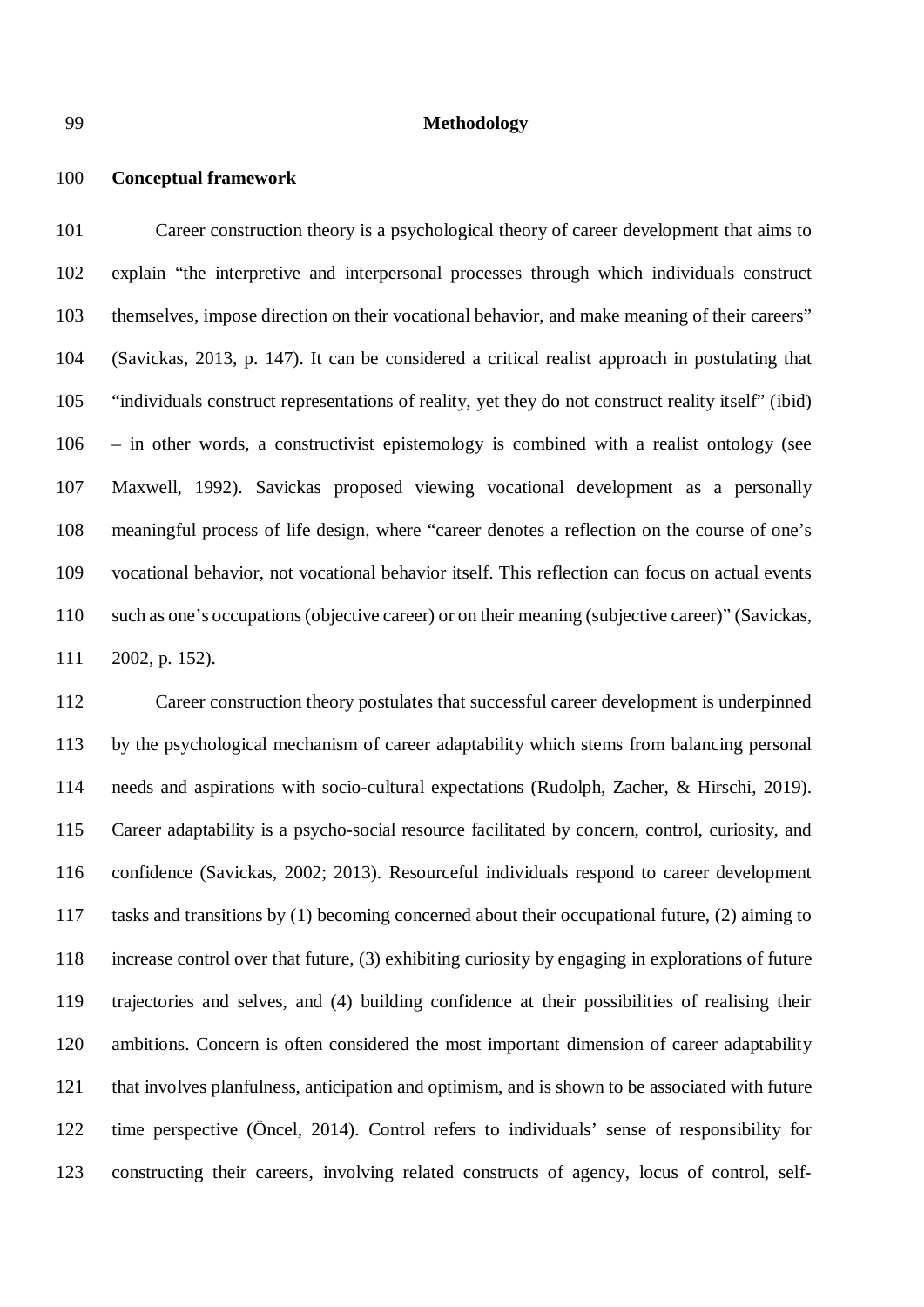determination and autonomy. Curiosity refers to exploration and information seeking of career opportunities, and is often seen as the key developmental task of adolescence. Finally, confidence relates to one's sense of ability to successfully navigate the career challenges and reach career goals and is empirically associated with self-efficacy (Öncel, 2014). It has been suggested that career adaptability is especially crucial in times of career transition (Fasbender, Wöhrmann, Wang, & Klehe, 2019). Empirical findings on career adaptability have indicated that it is related a number of positive factors including career satisfaction, employability and life satisfaction, and negatively related to job stress (for a review, see Rudolph, Lavigne, & Zacher, 2017). However, Rudolph et al. (2019) noted that there is still little research on contextual influences such as team environments, organisational culture and broader socio- economic situation shape the processes of adaptation, and previous studies have often explored broad groups of students and employees. To date, a few studies have drawn on career construction perspective to study athlete career development (Ryba, Ronkainen, & Selänne, 2015; Ryba, Zhang, Huang, & Aunola, 2017; Ronkainen & Ryba, 2018), but no research has applied this approach on the study of coaches.

 Career construction theory draws on narrative theory (Del Corso & Rehfuss, 2011; Rudolph et al., 2019) where the underlying assumptions are that narratives are our primary means of constructing meaning and that career identities are developed through storytelling. From a narrative career construction perspective, career development can be understood as "a process of constructing a self-story which integrates the self into the society and the career into the broader framework of life meaning through available narrative resources and life scripts" (Ronkainen & Ryba, 2018, p. 43). In our study, we consider identities as situated self-stories constructed within social relationships (Smith & Sparkes, 2009), while also recognise that storytelling is enabled or limited by material conditions, embodiment and social structures (Sims-Schouten, Riley, & Willig, 2007). Storytelling also locates the speaker in a specific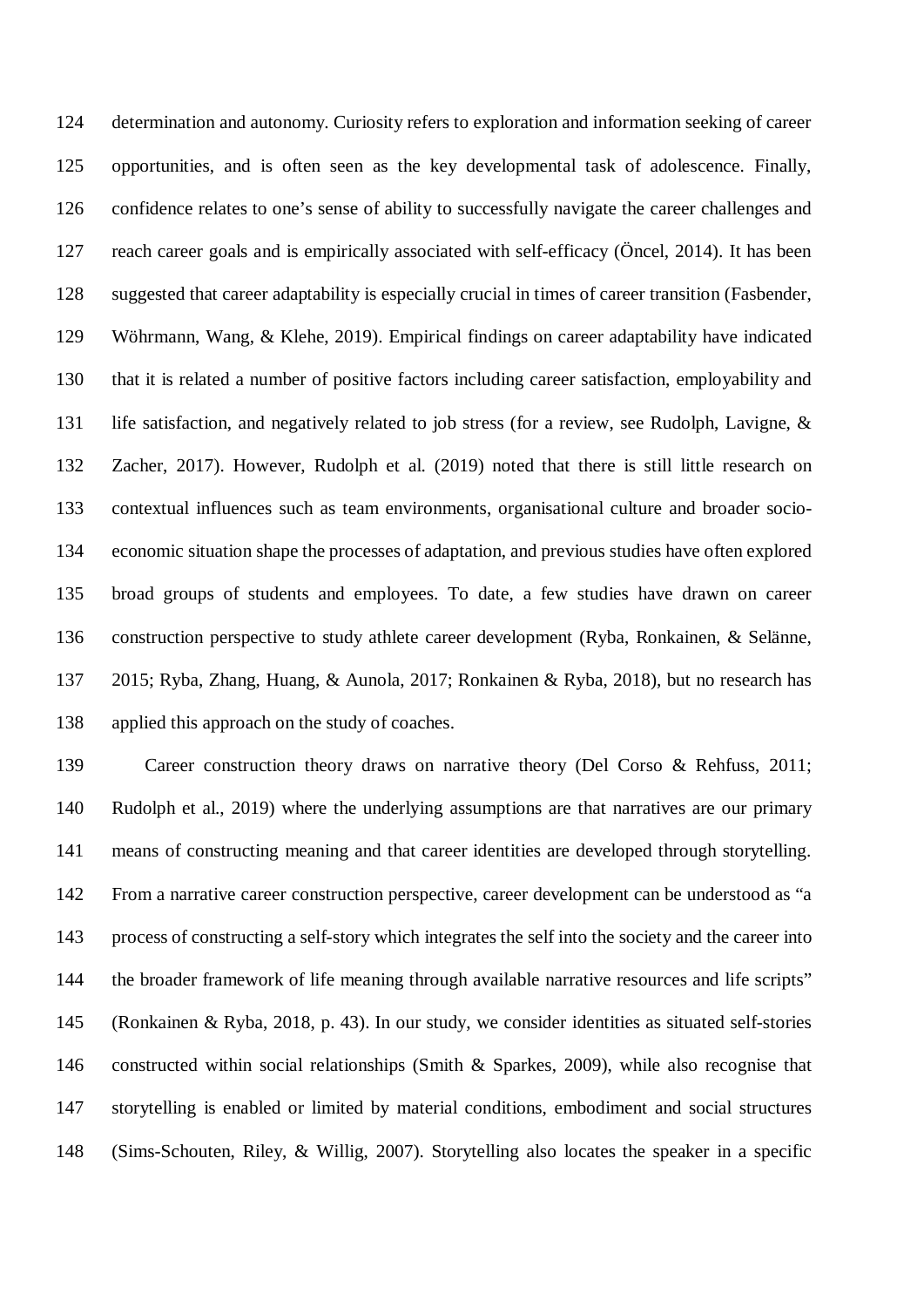socio-historic context, as the ability to construct particular kind of career stories is dependent on the narrative resources that are available to the individual. Therefore, analysing stories of sport coaches allows for understanding the role of unique personal experiences as well as the socio-cultural influences in the processes of career construction.

## **Participants**

 Ten coaches (2 women) were invited to take part in narrative interviews. The coaches were aged 23-60 years old (median age 29), had been coaching for an average of 11.8 years, and were coaching girls or women in an elite development context across age groups from under 10's to senior teams in England. All coaches had been players before starting their coaching careers, but none of them had played in elite senior level. Eight coaches had started as coaches in boys'/men's football and most of them had recently transitioned to the women's game. Seven participants were amateur coaches and had a full-time job elsewhere, two participants were full-time coaches, and one participant was a player alongside coaching. However, in the demographic form, the majority of coaches circled "professional" in the question concerning their coach status, which gave us an initial impression about their subjective career construction.

## **Procedure**

 After obtaining ethical approval for the study, the interviews with the coaches were arranged in the club facilities (empty changing rooms and offices) mostly before or after the training sessions. The coaches were informed that the study was about their stories as a coach and their coaching philosophy, and we explained their rights as participants. We invited the participants to ask any questions they had about the research before and after the interviews. The coaches provided written consent before the interview. The interviews were audio recorded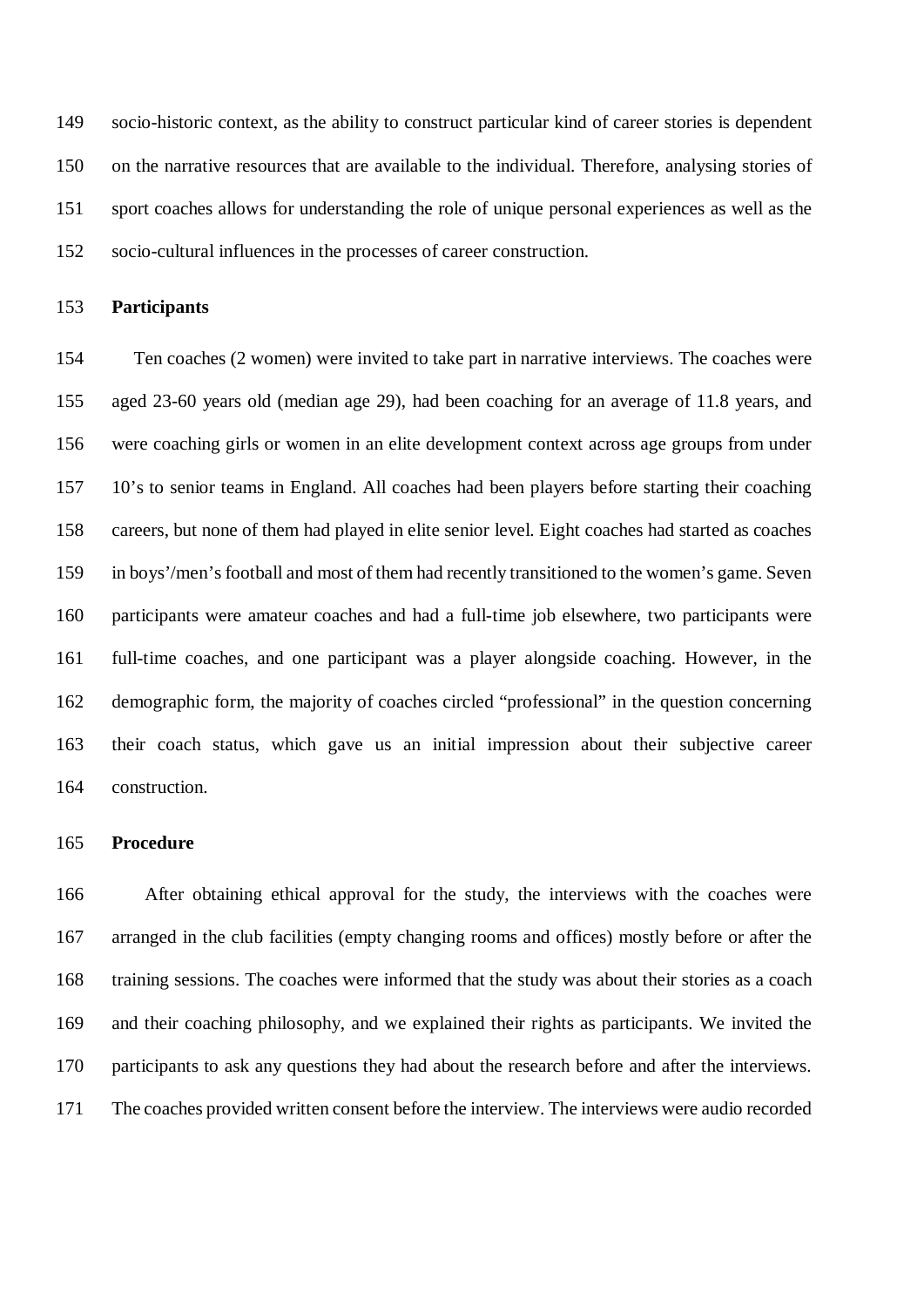and lasted between 45 and 83 minutes with an average of 57 minutes. The first and the second author conducted the interviews.

 We adopted a narrative approach because it provides the participant with considerable control over choosing which events and experiences to introduce to the researcher (Bates, 2004), and is compatible with the key tenets of career construction theory. While all qualitative interviews elicit stories, a narrative interview is unique in introducing a broad biographical topic and inviting participants to tell long uninterrupted stories from the past to the present (Jovchelovitch, & Bauer, 2000). In line with Rosenthal (1993), we used a two-phased approach where the period of main narration was followed by a period of questioning. Our interviews started with a grand tour question "could you tell me your story of becoming a coach". As the coaches started telling their stories – most often from their childhood when they had played football themselves – the interviewers started drawing a timeline to note critical events, thus mapping the objective career trajectories of coaches (e.g., career transitions). After coaches' stories had come to a 'natural' close, we started to complement the stories with additional reflective questions and questions about the club environment. The additional themes we were interested in included coach identity and meaning (example question: you spend a lot of your time in coaching. What is it that makes it worthwhile for you?), club culture (example question: How would you describe this club's objectives and mission?) and players' dual careers (example question: do you feel that the players with full-time status will now make different decisions concerning education?). The timeline was also used to ask additional questions of significant moments and gaps in the narrative, thus providing a helpful tool to ensure that the story was as detailed as possible (Kolar, Ahmad, Chan, & Erickson, 2015). At the end of the interview, we drew another 5-10 years in the timeline and asked the participants to imagine where they would see themselves in the future. The future perspective was included in the interview because career construction theory emphasises the impact of 'futuring' (i.e.,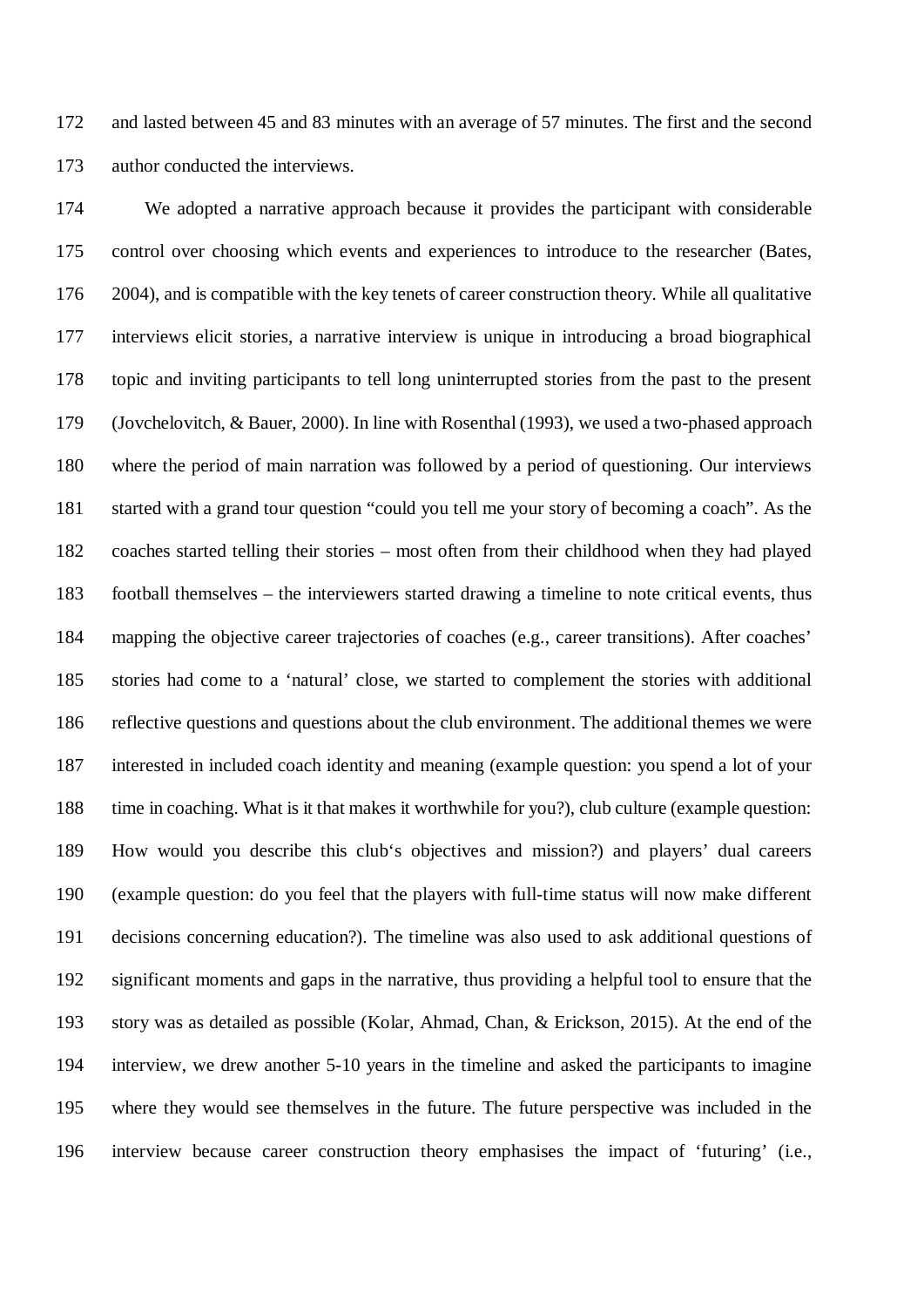exploration of future vocational possibilities) on career adaptability (Savickas, 2013). By inquiring coaches' imagined futures, we sought to understand which future selves the coaches prioritised in their life design (Ronkainen & Ryba, 2018) and their perceptions of the subjective career which "is not a behavior; it is an idea" (Savickas, 2013, p. 159).

## **Narrative Analysis and Representation**

 After the interviews were transcribed, we read them several times to further immerse ourselves into the stories. We also coded the interviews to organise the data and prepare it for further analysis. We then worked with thematic narrative analysis (Riessman, 2008) to systematically focus on the content of the speech and to compare and contrast participants' stories. Our specific interest was on understanding how the key events and experiences (e.g., transition from a player to a coach, transition to coaching women's football) were rendered meaningful, and to identify life themes (Savickas, 2013) that shaped the storytelling. The interpretation of themes was further informed by career construction theory that suggests an interaction between career development tasks and culturally dominant expectations. The subjective patterns of meaning (selected moments of career satisfaction, success and failure) were compared to objective career structures (promotions, transitions) to understand their interactions. In line with career construction theory's contextualist emphasis, we focused on analysing the impact of the socio-cultural field and relationships on coaches' stories. We sought to understand what interpretive resources were available to the participants to make sense of careers and how the coaches positioned themselves in relation to culturally privileged storylines and other actors in the football world (Smith & Sparkes, 2009).

 We represent the participant stories through a series of composite vignettes as described by Ely, Vinz, Downing, and Anzul (1997) and Spalding and Phillips (2007). These vignettes represent multiple participant voices amalgamated into unified stories to illustrate the key themes identified in the thematic narrative analysis. Similar to other researchers using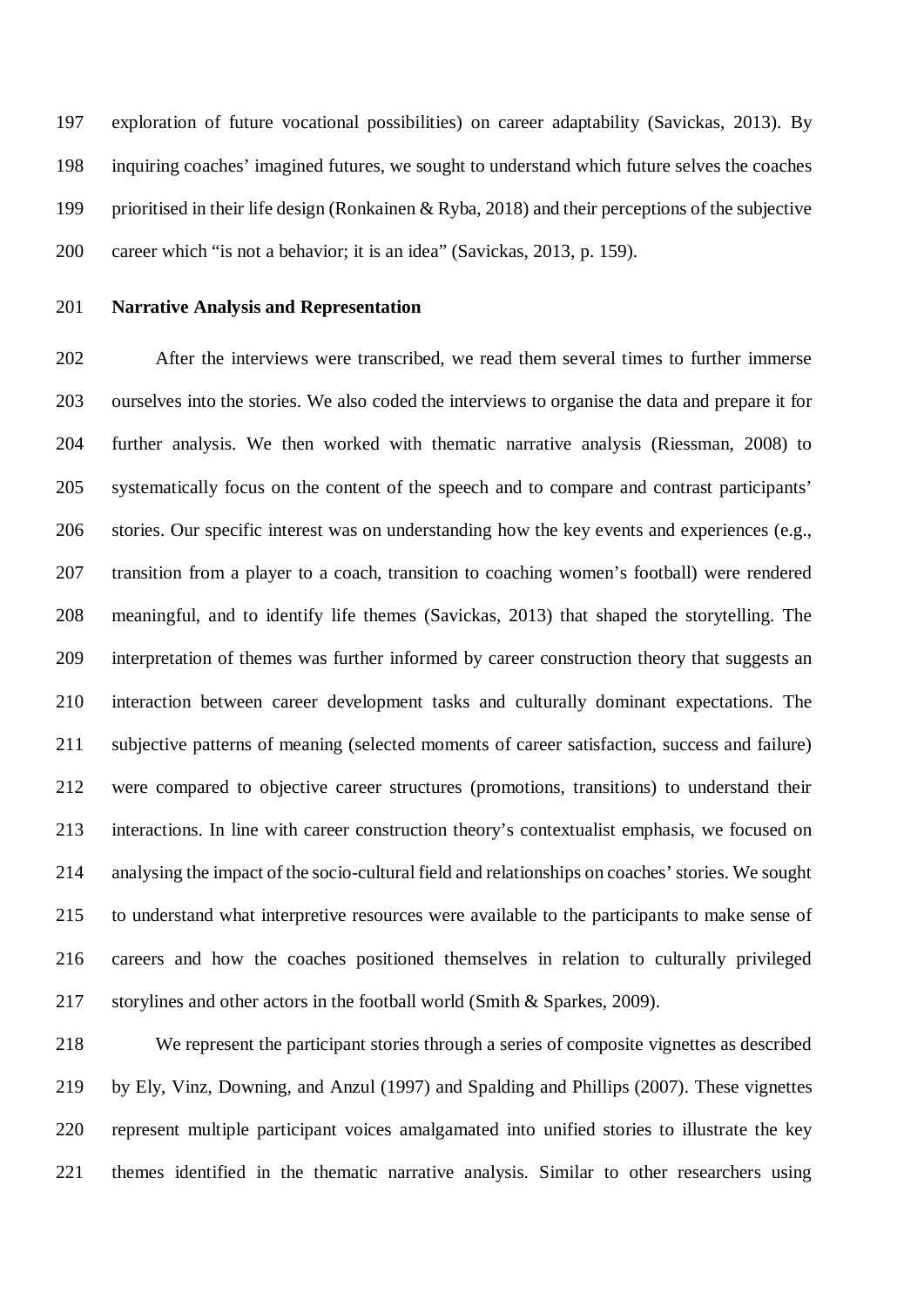composite vignettes in sport studies (e.g., Blodgett & Schinke, 2015; Erickson, Backhouse, & Carless, 2016; Ryba, 2008), we constructed the stories from coaches' own words and kept researchers' insertions to a minimum. Composite vignettes (like other forms of representation) eventually lose some idiosyncratic features of individual stories; however, they allow for drawing together insightful elements from several participants' stories and can provide with credible portraits of how people in that particular cultural context might think and feel about themselves and their career trajectories (Blodgett & Schinke, 2015). Composite vignettes are particularly suitable for protecting participants' ethical right for anonymity while also allow for staying firmly grounded in the data and committed to representing participants' actual words and meanings as truthfully and accurately as possible (Erickson et al., 2016). The vignettes show the common trajectories and experiences in coaches' journeys; however, we also represent stories that deviate from the most common patterns identified in our analysis.

#### **Validity**

 In addressing validity, we drew on a realist assertion that no standardised procedure can guarantee sound interpretation and valid conclusions (Hammersley, 1992; Maxwell, 1992). In other words, the validity of an account is not in the procedures but in attending to the possible ways in which it might be wrong – whether in mispresenting the participants or in making implausible interpretations or questionable theoretical inferences. To address potential ways in which we might be wrong, we followed Maxwell's (1992, 2017) recommendations to scrutinise descriptive, interpretive and theoretical validity. After checking the transcriptions to ensure they represented what had been said accurately (descriptive validity), the first and second author read all interviews and worked extensively on the transcripts to understand the subjective meanings of the research participants (interpretive validity). Frequent author meetings took place to discuss the interviews and our impressions of the transcripts and career meanings in coaches' stories. In these meetings, we also sought to reflexively address power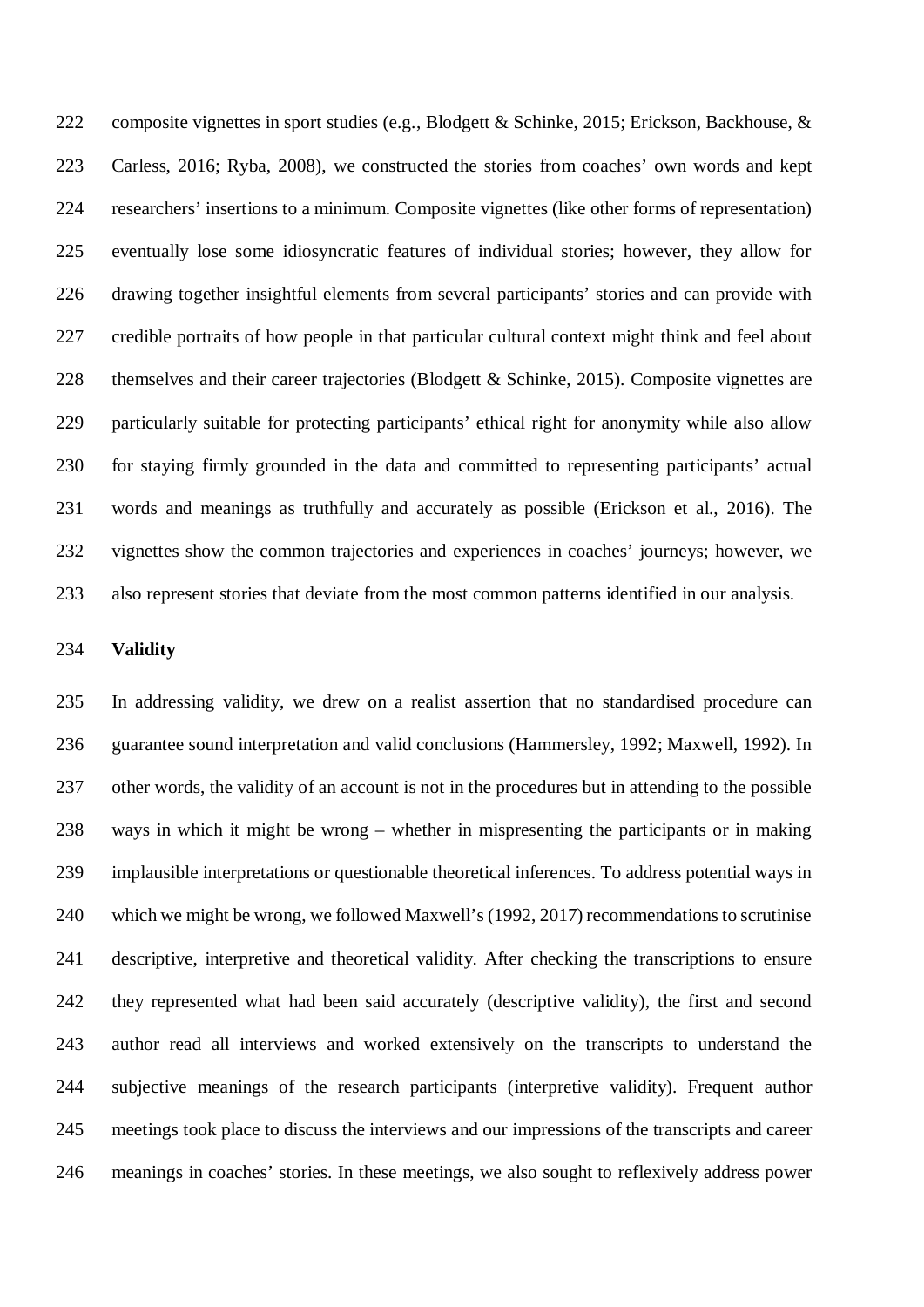relations and gender dynamics in the research relationships, our reactions and emotional responses to the stories being told, and the potential consequences of the research (Etherington, 2007). In reflexive dialogues, we explored our own identities and positioning (female vs male, insider vs outsider in football culture), our pre-conceived ideas of the studied phenomenon, and how these issues influenced how we represented the stories (Day, 2012). Furthermore, although we were committed to representing participants' views as accurately as possible, we were cautious that anonymity was crucial not to harm participants' future career prospects. In addition, although gender issues were infused with the stories being told, due to the potential identifiability of female participants we chose to omit gender from the vignettes.

 Theoretical validity refers to the plausibility of the more abstract explanatory account created by the researchers (Maxwell, 1992, 2017). In the manuscript preparation stage, the second and the third author acted as critical friends helping to explore alternative interpretations to identify the most plausible explanations. The second author's specific task was to seek for disconfirming cases in the transcripts that challenged the first author's analysis. The findings were also discussed with other colleagues to test whether the interpretations were defendable. The formal peer review acted as a further step to evaluate the soundness of our theorising, methodology and interpretations. While maintaining that some explanations can be better than others, realist researchers agree with interpretive scholars that interviews are shaped by the interactions between the researcher and the participant, our interpretations are fallible constructions, and that many valid explanations are also possible (Hammersley, 1992; Maxwell, 2017).

### **Results**

 In the following, we represent our analysis with composite vignettes to illustrate the coaches' reflections on their journeys from their early experiences as players to their current coaching positions.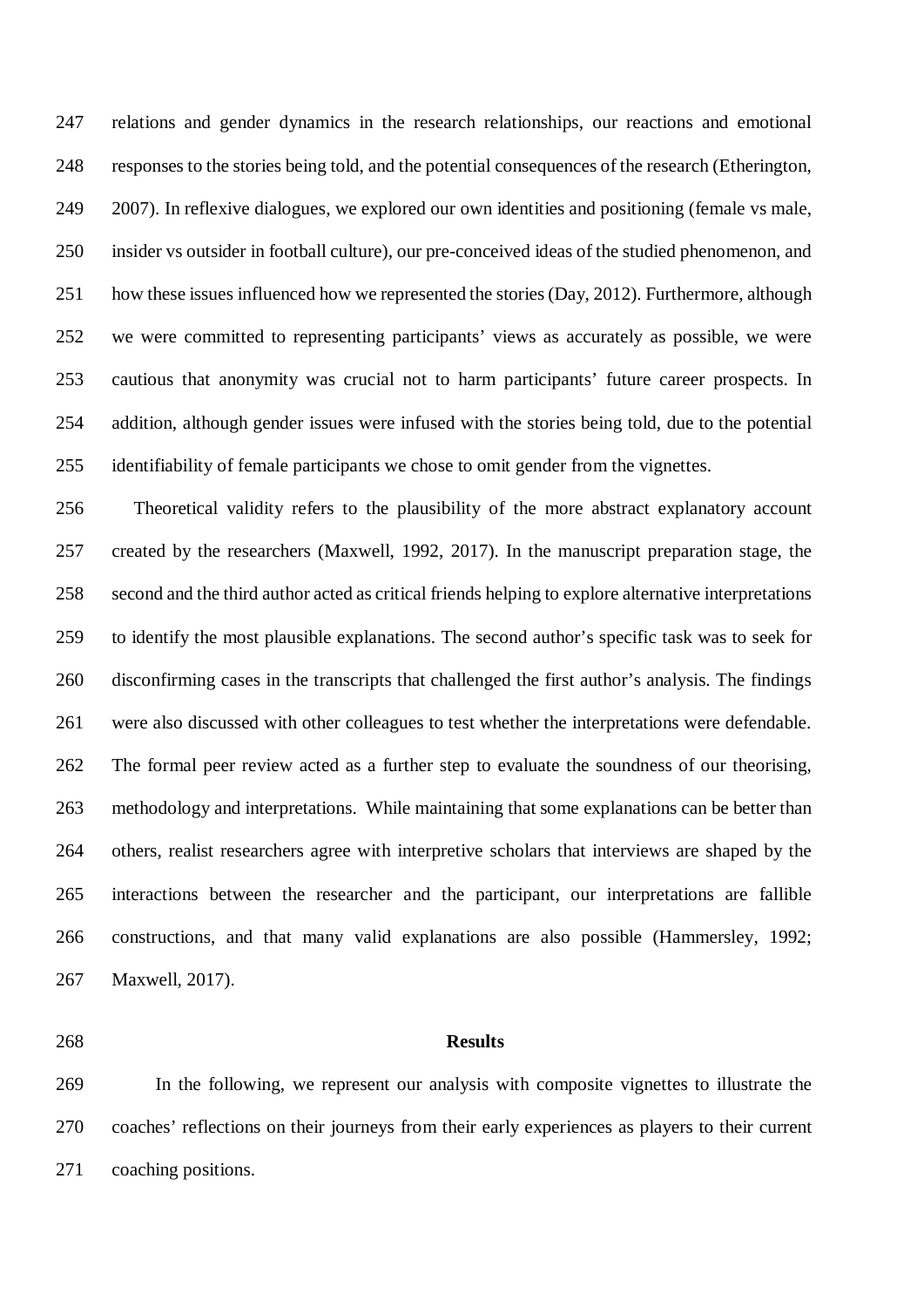### **For the love of the game**

 So we grew up with my brothers always playing football. I had the passion for wanting to be a footballer as most youngsters do. I just liked to run with the ball and win. [At] the back end of my career, probably 17, 18, I started to pick up more injuries. I did my rehab but there is always going to be doubt, and I think that was kind of me done and I kind of knew. And then, I made a decision for myself, although it was probably being made for me, that I was never going to play at a high level. I wasn't going far [as a player], which is why I then went into coaching. The way I look at it, I failed as a player in terms of not having a long career but I'll make sure now that I make up by succeeding as a coach.

 I suppose I have always played, so I am in love with the game anyway because I have been a player. [I didn't think of the other options], because that [football] was just what I love doing and I wanted to stay in it somehow. [As a coach], I'm doing something that I love. It's not really… I don't see it as a job.

 Only few coaches who had retired from playing told stories about exploring or weighing different options when they had transitioned to coaches; the majority of participants constructed the transition to coaching as the "natural" progression in their involvement in football. The narrative rhetoric of "love for the sport" worked to normalise the "natural" desire to stay in football and continue extensive investment in the sport, only in a different role within the game. All coaches rejected the idea of coaching as simply a job and described it mainly as a career and at times as a passion, a hobby (because coaching, like a hobby, was freely chosen and something they love), or even a calling. These narratives also worked to exclude consideration of alternative pathways and justify strong dedication to 'making it' as a coach.

 The dominant storyline of coaching as a natural next step was temporarily challenged by two participants who had a period of exploration manifest in their choices to pursue university education unrelated to sport.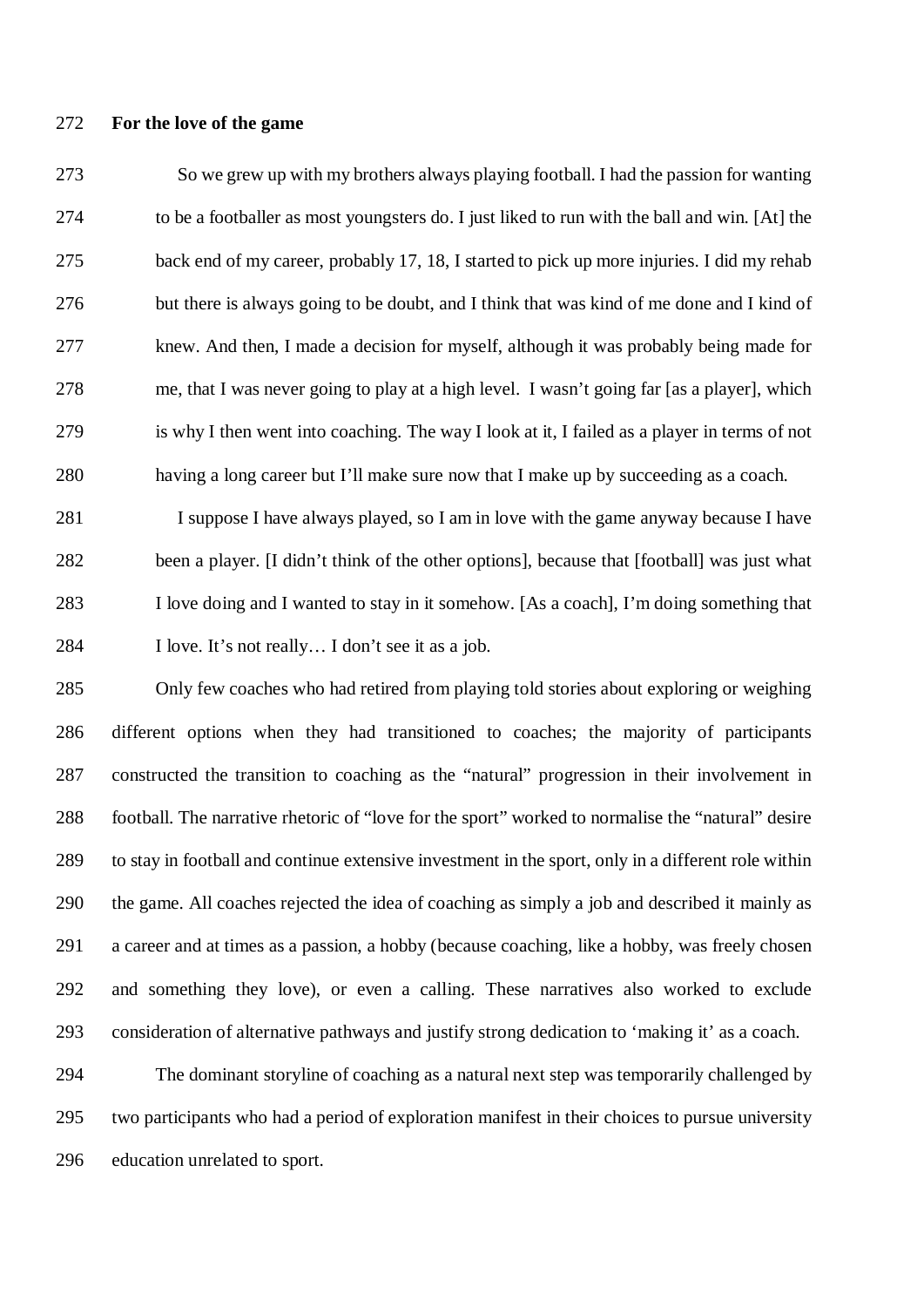Everyone expected me to go to sport. I didn't like coaching back then. I was quiet and I didn't like standing in front of people and doing the coaching bit. So when I went to university I said I don't want to go into sport I want to go into [unrelated field]. The lifestyle at uni took over really and I enjoyed it but I actually made a close group of friends who studied sport science and sport psychology and I just ended up in circles of people, of other coaches who worked in the professional game, and I had a passion for football... [And] there were no jobs [in the field of studies] when I graduated [so] I'd start to go into sports things.

 These coaches also returned to football for the love for the game, an enduring life theme that was evident in all coaches' stories. The relationships with others who were passionate about football further directed the coaches' career choices. What was common to the stories was the primacy of the coaching in their lives after the commitment had been made, even if many of the coaches also pursued an unrelated job. Many coaches discussed the jobs they had done to sustain their livelihood with little enthusiasm, whereas coaching was constructed a passion they would pursue even for little or no financial compensation.

**Steps, ladders and pathways**

 I wanted it [coaching] to be a career [and so] I did my coaching badges. I thought I am 21, I am in a hurry, I want this to be a career. I need the qualifications to get paid work. I booked onto a level one [coaching qualification], I went and [I've] done that and then they opened up the pathway that you can follow. So I started gathering teams around me, under 12's and under 13's, early on (…) the last club where I was [before this] was with the under 16's. I didn't wait for an opportunity, I just kept knocking on doors. From that, I took a further qualification because the requirement was that you had a B-licence to work at an academy. I am trying to go up through the age groups.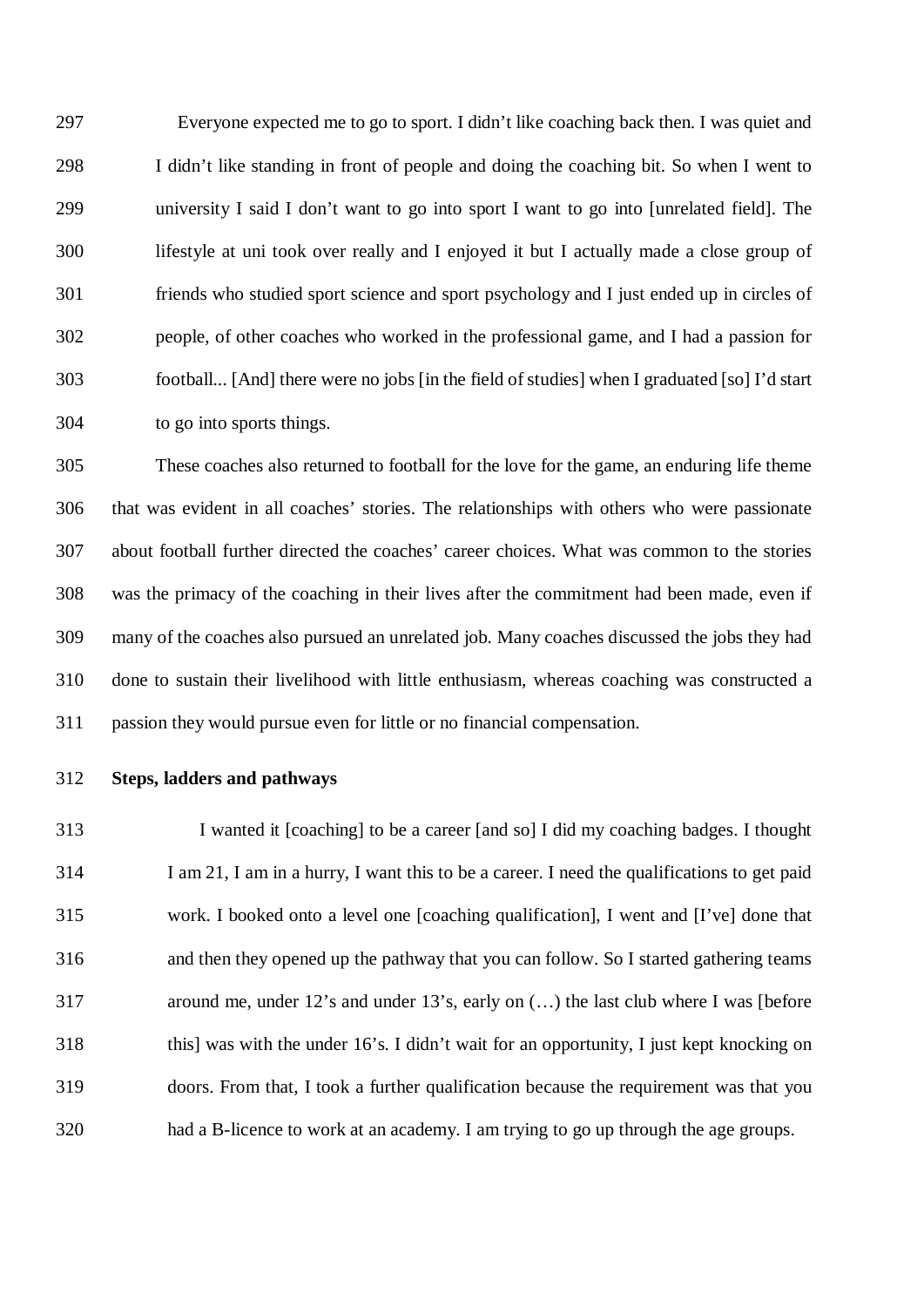Participants' understanding of their career development was shaped by metaphors of 'ladder', 'steps' and/or a pathway of progression through the coaching qualifications and age groups. These metaphors gave structure and direction to the coaches' subjective journeys and projections towards the future. The coaches' stories expressed a strong sense of agency and resourcefulness in finding one's own way through the career 'steps' and a clear view on the desired future in a more prestigious position. Women's football was often integrated into this storyline as an opportunity to 'fast track' that progression, and could potentially become instrumental for career success:

 One of the reasons I came into the women's game was because there will probably be a few more opportunities. I don't do this for money, I always pick a job on the opportunity. Because for me, it's about progressing up the ladder.

 When the [women's] sport gets more exposure, then the people working in it get more exposure. So from my point of view that is an opportunity for me to showcase myself as well. I'm not, I'm not an angel. I want to do well for myself as well, and being here helps me. And that is partly the reason why I am here.

 Being asked to come and coach here was quite a shock to me. It was a massive step. This is probably for me the [career] highlight as we say, of the journey, I have managed to get myself to come and work at a club like this.

 Most coaches had only recently transitioned to women's game and constructed the transition primarily as a personal opportunity for progress. However, one of the coaches had been involved in the women's game for several years before it had become professional and did not see it just as a step towards personal advancement: 'I care about women's football, because I've invested so many years, so I want to see it do well'. However, the coach also maintained that he had benefitted from being in women's sport as it had facilitated career progress through the age groups much quicker than in typical coaching careers.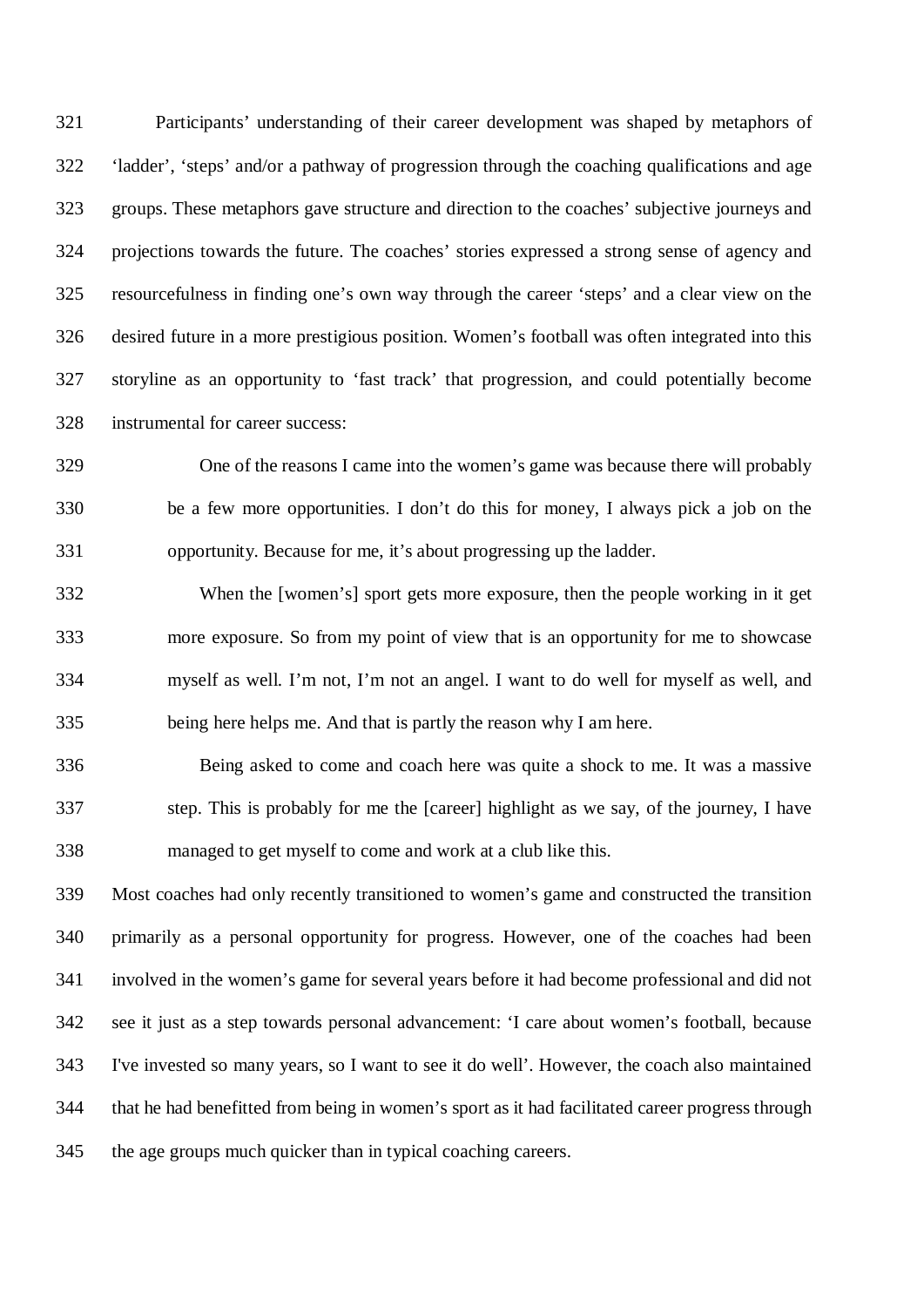#### **Competition and collaboration**

 You know, because football is so difficult. A lot of the times, you don't get opportunities because somebody is threatened by you or whatever it may be. [Another coach in the club], he got me the job. That's what often happens in football. It is a shame isn't it but that is the way it is. I am lucky that someone gave me that opportunity.

 Coaching is fickle, isn't it? I take security from the fact that I feel that I do a good job. [But] if you don't fit in with what someone wants or you are not winning games, then you will lose your job. You know, and t'at's the reality of those things because even with contracts now; you know, proper contracts… losing games or – if you're on losing streak, you can get questioned by the club.

 While describing their early years in coaching as a series of strategic actions to develop their careers, the coaches demonstrated a strong awareness of the insecurity of coaching positions and limitations to their agency in the professional game. At this juncture, the relationships with other coaches and people in the position of power became a central issue. Although there could be, on occasions, collegiality with other coaches, an underlying tone of the instrumentality of these relationships was evident in some stories.

 Some of the coaches are friends. Some not. I think they would never help each other. But definitely that is not how it works in the long term, you need to make friends along the way. Because they might be able to help you in the future when you really need them. You're – you're not using them, but you are keeping them close [because] you might need them in the future. [But in the end,] I think it is everyone for themselves, everyone knows that everyone is trying to get to that next step.

 Some of the coaches sought to manage the insecurity of their positions by focusing on factors they can influence (e.g., being active in creating a social network and working excess hours). Although the formal coaching qualifications were a prerequisite for developing an elite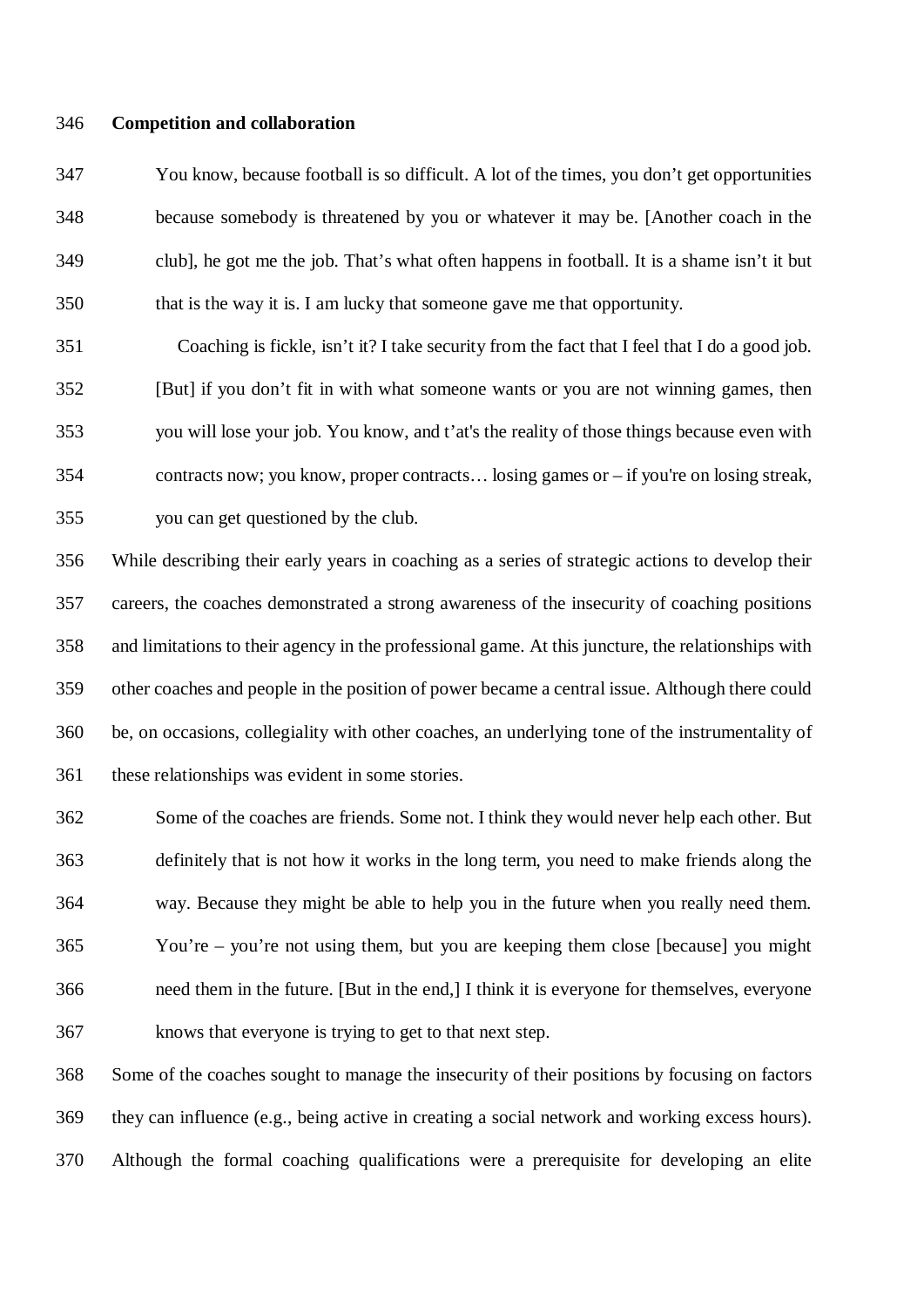coaching career, football was essentially described as a "who you know" culture that worked to help some and marginalise others. Indeed, most participants stressed that qualifications alone were not sufficient for crafting a career in coaching, especially for female coaches:

- The FA has stretched out to say that they will make sure that if the female coach goes to like the UEFA B or UEFA A, it is not just about getting a qualification and there is nowhere to go. I think that has happened before, like people have got to that point – that's it, 'you have got the qualification, well done'. Now what?
- **Football comes first**

 When [I was] asked if I wanted [the current coach position], and I was like "I have actually two weeks [of holiday]". And they went, "hold on. When could you start?" And I remember cancelling my holidays and it was like a lot of money, but it was almost like the best decision I ever made. It wasn't because I had calculated that I had to, "Oh, this would really impress." That was just what my gut instinct told me was the right thing to do because I love football more than I love holidays.

 Until recently I was coaching Monday night, Tuesday night, Wednesday night, Thursday night, Saturday and Sunday, and worked full-time Monday to Friday. And I saw my wife and my kids on Friday night. So I don't really have the time to do any other sports away from here. I have a mentor at the minute and he's actually a psychologist and he can't believe the amount of time [I put in].

 Most of the participants had been willing to situationally or more permanently prioritise coaching over holidays, own sport activities, free time, and family life. While the coaches acknowledged the costs associated with their career choice, the commitment was often justified within the rhetoric of the love for the game. The (prospective) elite coach identity took precedence over other life roles, including the identity associated with paid work. Football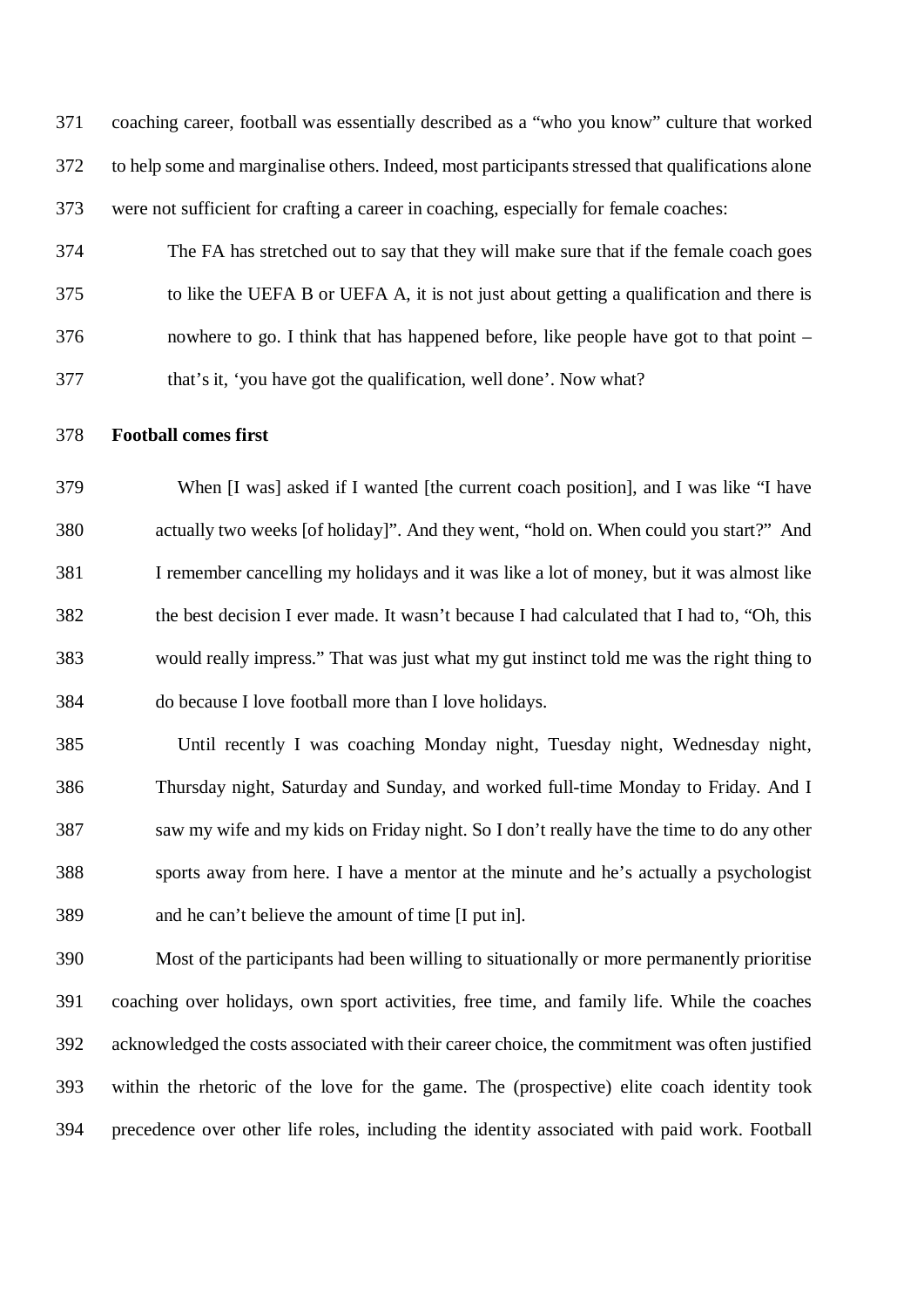cultural narratives emphasising hard work and dedication to sport appeared not only relevant to players, but also to coaches who were aspiring to 'make it' into professional ranks.

## **Looking ahead: becoming an elite coach**

 Yeah senior football is what I want to be in. I want a full time role in professional football. There are always barriers aren't there but you just have to overcome them. I look at qualifications as barriers - I probably need to get another qualification before it is realistic, for coaching to be a full career or profession.

 [If I got a full-time position] here, that was great, because I know the club. I enjoy my time here. We all want bigger and better. [But am I] going to get the opportunity here? If that wasn't to be, it would be coaching full-time, professionally, at a football club somewhere [else]. I haven't got any particular allegiance to [my current club]. No, if [another club came] and said listen I am going to give you £50,000 I would say, thanks, 'see you later!'

 If I think how long have been doing this, now it [becoming professional] has to be my next goal; doing it full-time and just concentrate on that instead of concentrating on this and have another job besides it. Just to concentrate on coaching and give everything to 411 that… as long as I am on that pathway towards it, then I will be happy.

 For eight coaches, full-time professional coaching was the unambiguous goal for the future. Exceptions for this perspective were only provided by the coach who was also a player and focused on her athletic career; and the coach in his 60s who already had a long career in professional coaching and looked forward to being in mentoring positions in the future. All participants were aware of the typical frequency of career transitions in coaching careers in football, influenced both by the lack of job security and personal ambitions for career advancement. Career development in coaching was constructed as a profoundly individual matter, with little trust placed on the organisation to provide with opportunities in exchange for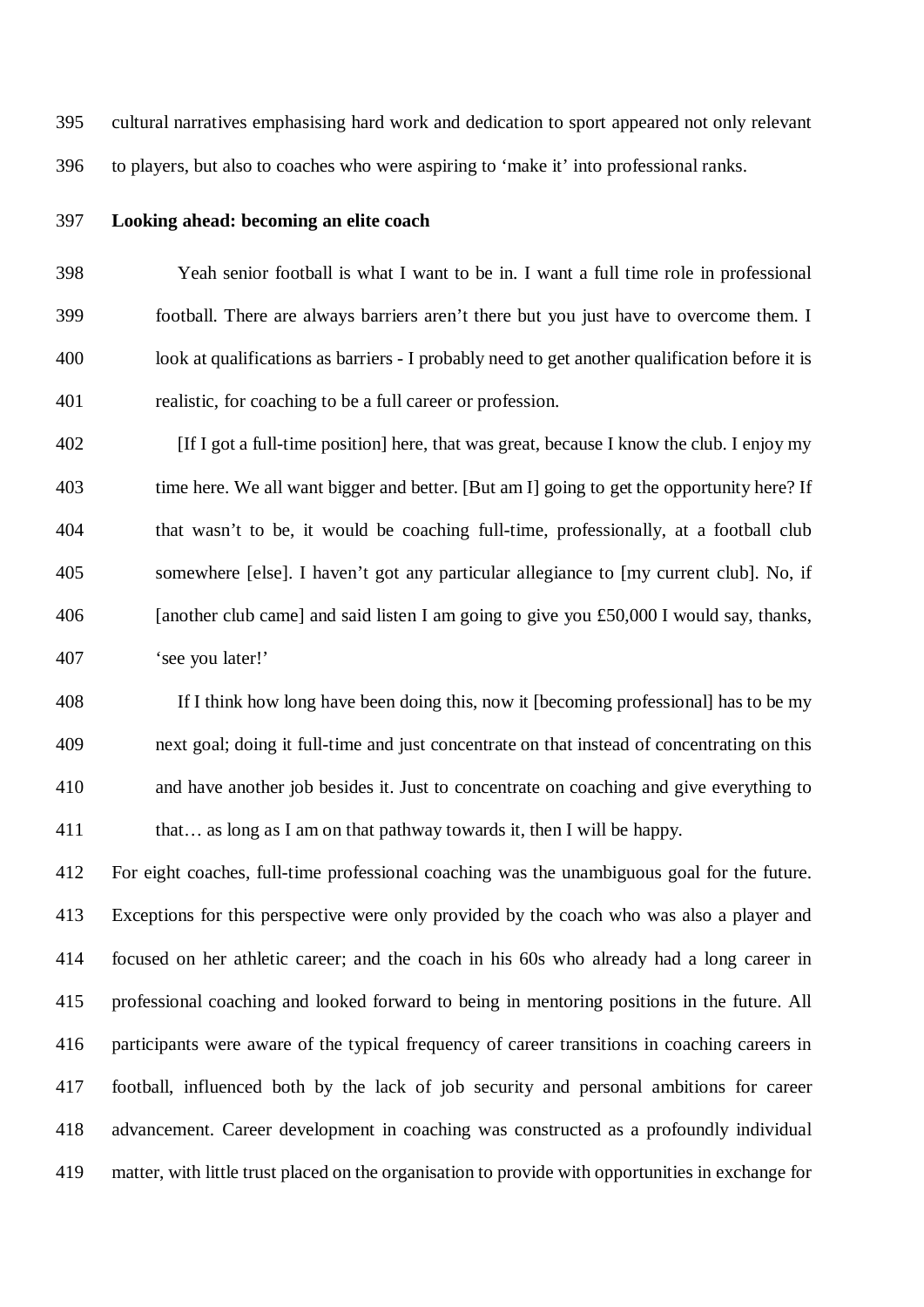employee loyalty. Although coaching junior athletes in an elite development context was already considered a sign of career success for many, it was mostly constructed as an intermediate step towards realising the ultimate career goal as a full-time professional coach at the highest level of the game.

#### **Discussion**

 Through our analysis of coaches' career stories, our aim was to interrogate the relationships between subjective and objective careers and the potential implications of personal stories on coaches' career adaptability and well-being. Our analysis indicated that the coaches invariably understood coaching as a career which should progress along normative career steps and ladders towards older age groups, higher coaching qualifications, and more powerful and prestigious roles. The findings, therefore, challenge the critiques of linear and stage-based career models that have been voiced in sport coaching (e.g., Christensen, 2013; Barker-Ruchti et al., 2014), indicating that coaches themselves may anticipate their careers in this fashion (see also Parnell, Stratton, Drust, & Richardson, 2013; Purdy & Potrac, 2016). Linear models, therefore, remain relevant for understanding how coaches structure their subjective careers and make sense of their pathways in certain environments. This may be especially true in elite football culture that has been described as ultracompetitive and hierarchical (Champ et al., 2018; Cushion & Jones, 2006; Potrac et al., 2012), offering cultural insiders with narrow narrative resources and little validation to alternative stories that do not focus on progressive attainment of a higher status. Similar to Kelly (2008), we furthermore found that the coaching qualifications were often only important for getting a job (objective career advancement) but were given little value in terms of personal development and finding meaning in coaching (subjective career).

 The coaches described themselves as active career agents who strategically obtained formal qualifications, looked for opportunities, worked excessive hours and created social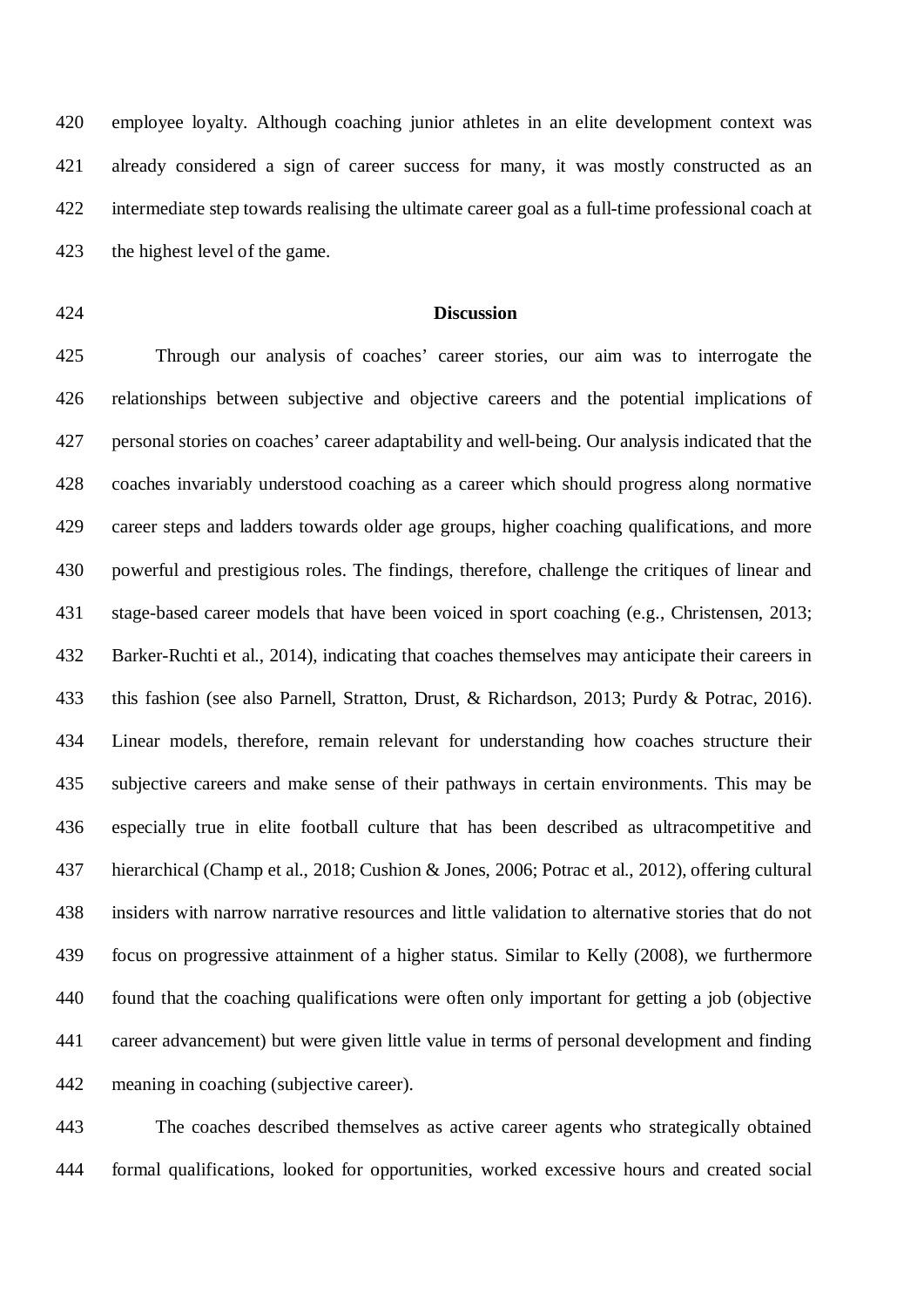networks that could potentially help them in making the next 'step'. The focus on the things they can do to advance their careers (control), making plans and considering how to reach the next step (concern), and self-belief they expressed (confidence) could be seen as signs of career adaptability in career construction theory (Savickas, 2013). However, while explicitly addressing the fickle competitive nature of coaching careers, none of the coaches experimented with ideas of alternative career trajectories (curiosity) or what they would do if they were unable to realise their dreams. Despite best efforts to maximise chances of career success, the fierce competition in elite football constrains the agency of career actors in ways unlike in many other occupations; as Roderick (2014) put it, "despite strong dedication, perfection is unobtainable and failure inevitable" (p. 143). Effectively relying on a singular cultural narrative of career success (becoming an elite coach in a first team setting) and channelling their adaptability resources to obtain this ultimate goal, many of the coaches might be as unprepared as the players to face rejection despite it being a common experience in the football world.

 Not unlike the studies exploring players' career development experiences in football (e.g., Brown & Potrac, 2009; Champ et al., 2018; McGillivray & McIntosh, 2006), our analysis revealed that the psychological experience of career construction in coaching, too, was characterised by passionate pursuit to 'make it' and the prioritisation of football over other areas of life and personal identity. Being immersed in pre-elite football at the formative time of adolescence is likely to have led the coaches to develop a strong commitment to football and internalisation of hegemonic sub-cultural scripts about what 'a good career' and success might mean. Our analysis showed that coaching in women's football, at least as an intermediate step, had now become part of an imagined 'good' career because of the newly introduced professionalism of women's game. The opportunities to progress quickly and develop elite players (signs of career success) were considered better in women's game which now also provided the possibility of enjoying the power and prestige that working in professional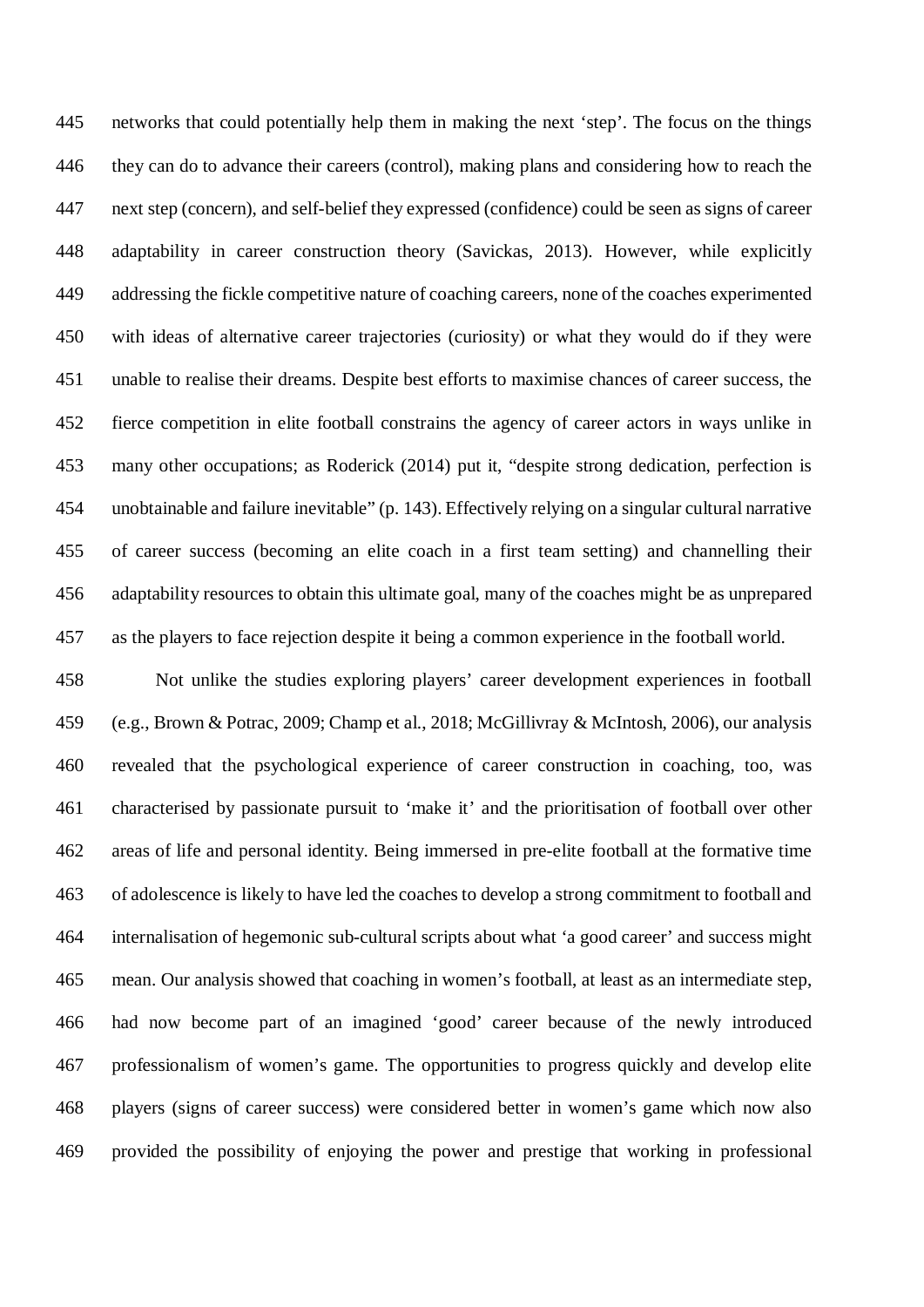football brings. As such, women's football is becoming a sphere that many young, ambitious and competitive men are entering to find opportunities to fast track their coaching careers towards professional positions. Given the significance of coaches as socialising agents and providers of narrative resources in young athletes' lives, we speculate that the problematic cultural narratives surrounding men's game will likely be increasingly transmitted to women's football through coaching practice. Issues such as the instrumentalist discourses of education that circulate in men's football (McGillivray & McIntosh, 2006) and traditional notions of authority, hierarchy, hard work and single-minded dedication as a pre-requisity for success are likely to have an impact on the psychological development and life choices of current and future female players.

 While suggesting that sub-cultural values and discourses in elite football are powerful in shaping individual experiences and identities (Cushion & Jones, 2006, 2012; Champ et al., 2018), it is important to recognise that individuals are capable of rejecting the dominant interpretations and practices to sustain a sense of personal authenticity, as described in previous studies (Potrac et al., 2012; Roderick, 2014). Our study is not exhaustive in mapping the subjective career meanings in football coaching, and it is possible that other coaches may imagine their careers less linearly and make career choices for reasons other than upward mobility. Studying coach career development longitudinally would be an important next step to understand personal and social processes influencing the development of career meanings and adaptabilities, and the individual differences in how coaches develop their relationship with their craft.

### **Conclusions**

 Through an analysis of coaches' career narratives, we demonstrated that the linear models of career development remain relevant for understanding the experience of career construction in sports coaching. Although the coaches were resourceful and active agents in pursuing their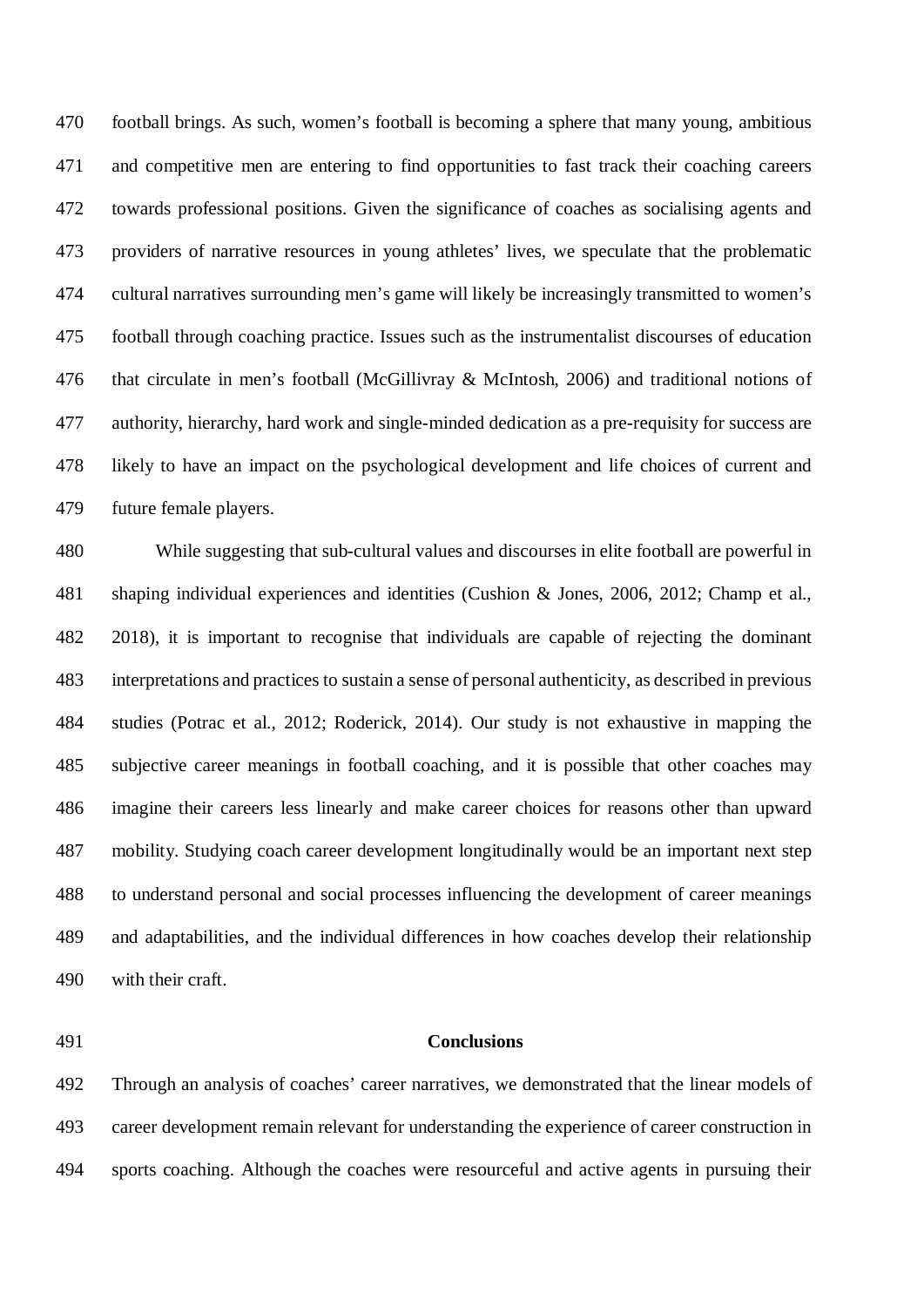| 495 | aspirations of becoming a first-team professional coach, their low exploration of other interests |
|-----|---------------------------------------------------------------------------------------------------|
| 496 | combined with few actual opportunities to realise their goals left them in a vulnerable position. |
| 497 | We also suggested that the flow of coaches from the men's game to the women's game might          |
| 498 | contribute to transmission of problematic attitudes, value and practices surrounding athlete      |
| 499 | development. These concerns should be explored more in depth in future research in this area      |
| 500 | and addressed in coach education programmes and applied interventions.                            |
| 501 | <b>References</b>                                                                                 |
| 502 | Barker-Ruchti, N., Lindgren, E. C., Hofmann, A., Sinning, S., & Shelton, C. (2014). Tracing       |
| 503 | the career paths of top-level women football coaches: turning points to understand and            |
| 504 | develop sport coaching careers. Sports Coaching Review, 3, 117-131.                               |
| 505 | Bates, J. A. (2004). Use of narrative interviewing in everyday information behavior research.     |
| 506 | Library & Information Science Research, 26, 15-28.                                                |
| 507 | Blackett, A. D., Evans, A. B., & Piggott, D. (2018). "Active" and "passive" coach pathways:       |
| 508 | Elite athletes' entry routes into high-performance coaching roles. International Sport            |
| 509 | Coaching Journal, 5, 213-226.                                                                     |
| 510 | Blakelock, D. J., Chen, M. A., & Prescott, T. (2016). Psychological distress in elite             |
| 511 | adolescent soccer players following deselection. Journal of Clinical Sport Psychology,            |
| 512 | 10, 59-77.                                                                                        |
| 513 | Blodgett, A. T., & Schinke, R. J. (2015). "When you're coming from the reserve you're not         |
| 514 | supposed to make it": Stories of Aboriginal athletes pursuing sport and academic                  |
| 515 | careers in "mainstream" cultural contexts. Psychology of sport and exercise, 21, 115-             |
| 516 | 124.                                                                                              |
| 517 | Bridgewater, S. (2019). Women and football. In S. Chadwick, D. Parnell, P. Widdop, & C.           |
| 518 | Anagnostopoulos (Eds.,), Routledge Handbook of Football Business and Management.                  |
| 519 | London: Routledge.                                                                                |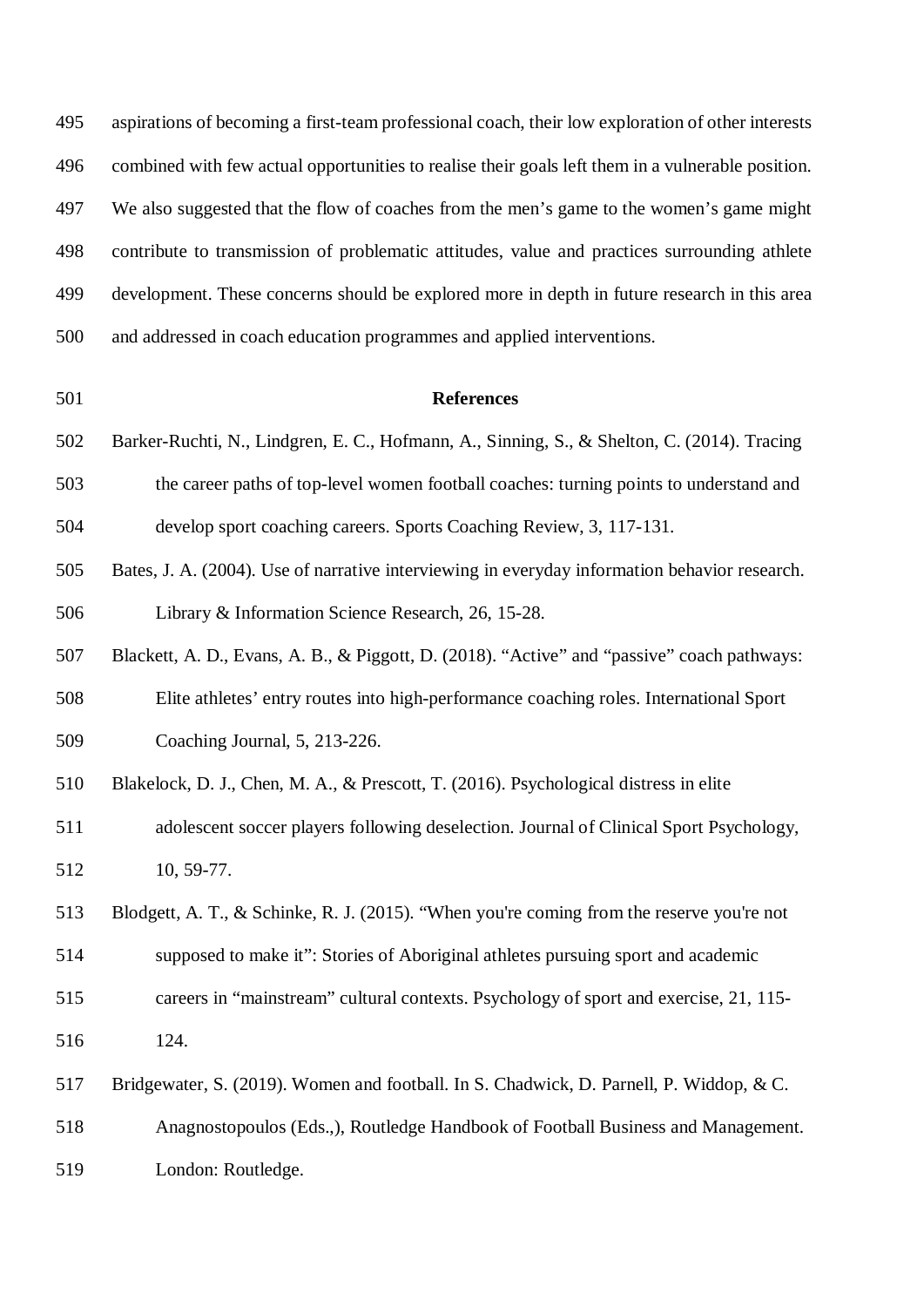| 520 | Brown, G., & Potrac, P. (2009). 'You've not made the grade, son': dell selection and identity |
|-----|-----------------------------------------------------------------------------------------------|
| 521 | disruption in elite level youth football. Soccer & Society, 10, 143-159.                      |
| 522 | Champ, F., Nesti, M., Ronkainen, N. J., Tod, D. & Littlewood, M. (2018). An exploration of    |
| 523 | the experiences of elite youth footballers: The impact of organisational culture. Journal     |
| 524 | of Applied Sport Psychology. doi:10.1080/10413200.2018.1514429                                |
| 525 | Christensen, M. K. (2013). Outlining a typology of sports coaching careers: paradigmatic      |
| 526 | trajectories and ideal career types among high-performance sports coaches. Sports             |
| 527 | Coaching Review, 2, 98-113.                                                                   |
| 528 | Cushion, C. J., Armour, K. M. & Jones, R. L. (2003) Coach education and continuing            |
| 529 | professional development: experience and learning to coach. Quest, 55, 215-230.               |
| 530 | Cushion, C. J. & Jones, R. L. (2006) Power, discourse and symbolic violence in professional   |
| 531 | youth soccer: the case of Albion FC. Sociology of Sport Journal, 23, 142-161. Dawson,         |
| 532 | A., & Phillips, P. (2013). Coach career development: Who is responsible?. Sport               |
| 533 | Management Review, 16, 477-487.                                                               |
| 534 | Day, S. (2012). A reflexive lens: Exploring dilemmas of qualitative methodology through the   |
| 535 | concept of reflexivity. Qualitative Sociology Review, 8, 60-85.                               |
| 536 | Del Corso, J., & Rehfuss, M. C. (2011). The role of narrative in career construction theory.  |
| 537 | Journal of Vocational Behavior, 79, 334-339.                                                  |
| 538 | Ely, M., Vinz, R., Downing, M., & Anzul, M. (1997). On writing qualitative research: Living   |

- by words. London, UK: Falmer.
- Erickson, K., Côté, J., & Fraser-Thomas, J. (2007). Sport experiences, milestones, and
- educational activities associated with high-performance coaches' development. The
- Sport Psychologist, 21, 302-316.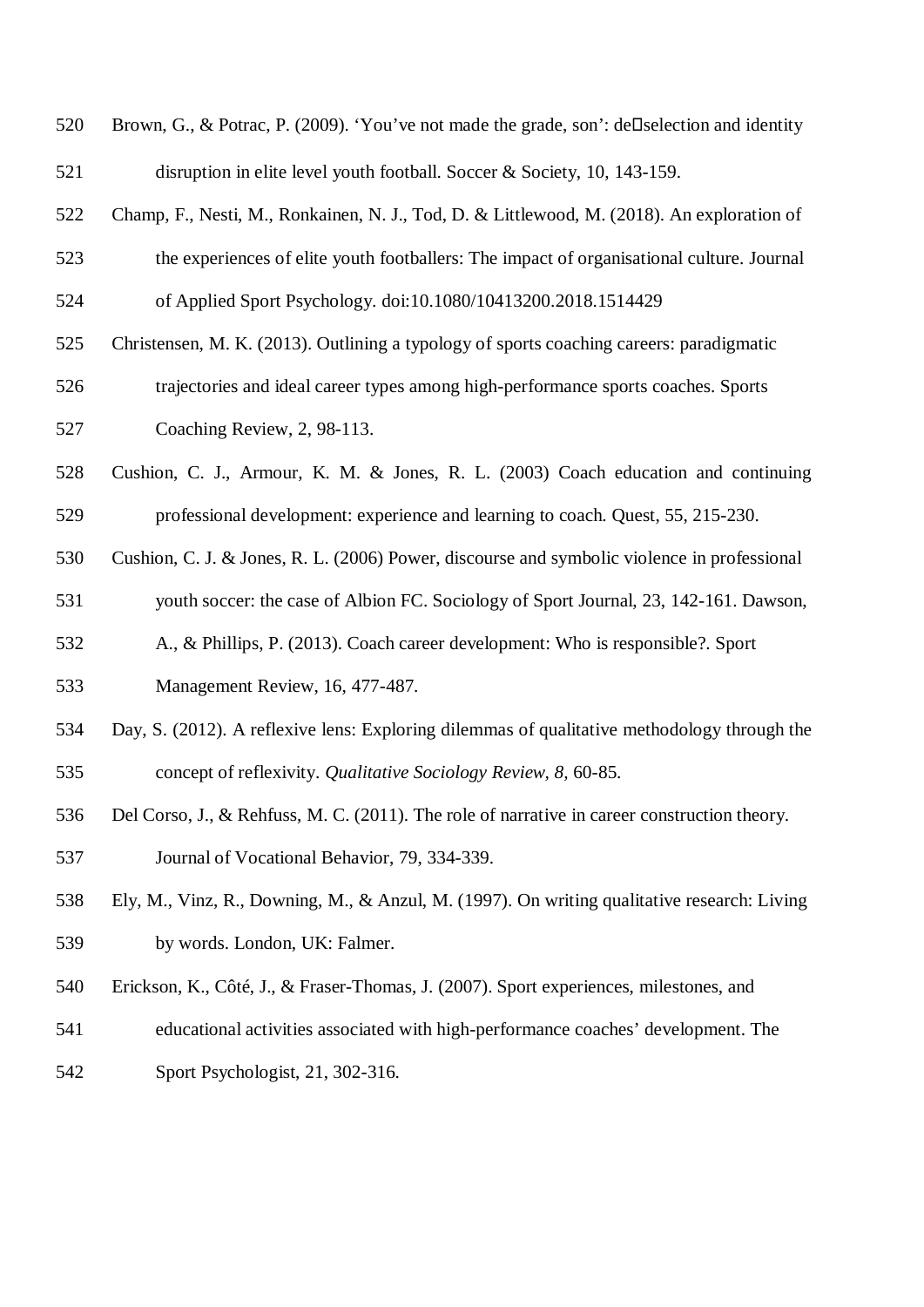| 543 | Erickson, K., Backhouse, S. H., & Carless, D. (2016). "The ripples are big": Storying the     |
|-----|-----------------------------------------------------------------------------------------------|
| 544 | impact of doping in sport beyond the sanctioned athlete. Psychology of Sport and              |
| 545 | Exercise, 24, 92-99.                                                                          |
| 546 | Etherington, K. (2007). Ethical research in reflexive relationships. Qualitative Inquiry, 13, |
| 547 | 599-616.                                                                                      |
| 548 | Fasbender, U., Wöhrmann, A. M., Wang, M., & Klehe, U. (2019). Is the future still open?       |
| 549 | The mediating role of occupational future time perspective in the effects of career           |
| 550 | adaptability and aging experience on late career planning. Journal of Vocational              |
| 551 | Behavior, 111, 24-38.                                                                         |
| 552 | Fielding□Lloyd, B., & Meân, L. (2011). 'I don't think I can catch it': women, confidence and  |
| 553 | responsibility in football coach education. Soccer & Society, 12, 345-364.                    |
| 554 | The Football Association. (2017, September 27). FA to restructure women's football pyramid    |
| 555 | at elite level. Retrieved from: http://www.thefa.com/news/2017/sep/26/fa-restructure-         |
| 556 | womens-football-pyramid-wsl-wpl-270917                                                        |
| 557 | Gledhill, A., & Harwood, C. (2015). A holistic perspective on career development in UK        |
| 558 | female soccer players: A negative case analysis. Psychology of Sport and Exercise, 21,        |
| 559 | 65-77.                                                                                        |
| 560 | Hammersley, M. (1992). Some reflections on ethnography and validity. Qualitative Studies in   |
| 561 | Education, 5, 195-203.                                                                        |
| 562 | Lewis, C. J., Roberts, S. J., & Andrews, H. (2018). 'Why am I putting myself through          |
| 563 | this?'Women football coaches' experiences of the Football Association's coach                 |
| 564 | education process. Sport, Education and Society, 23, 28-39.                                   |
| 565 | Maxwell, J. (1992). Understanding and validity in qualitative research. Harvard Educational   |
| 566 | Review, 62, 279-301.                                                                          |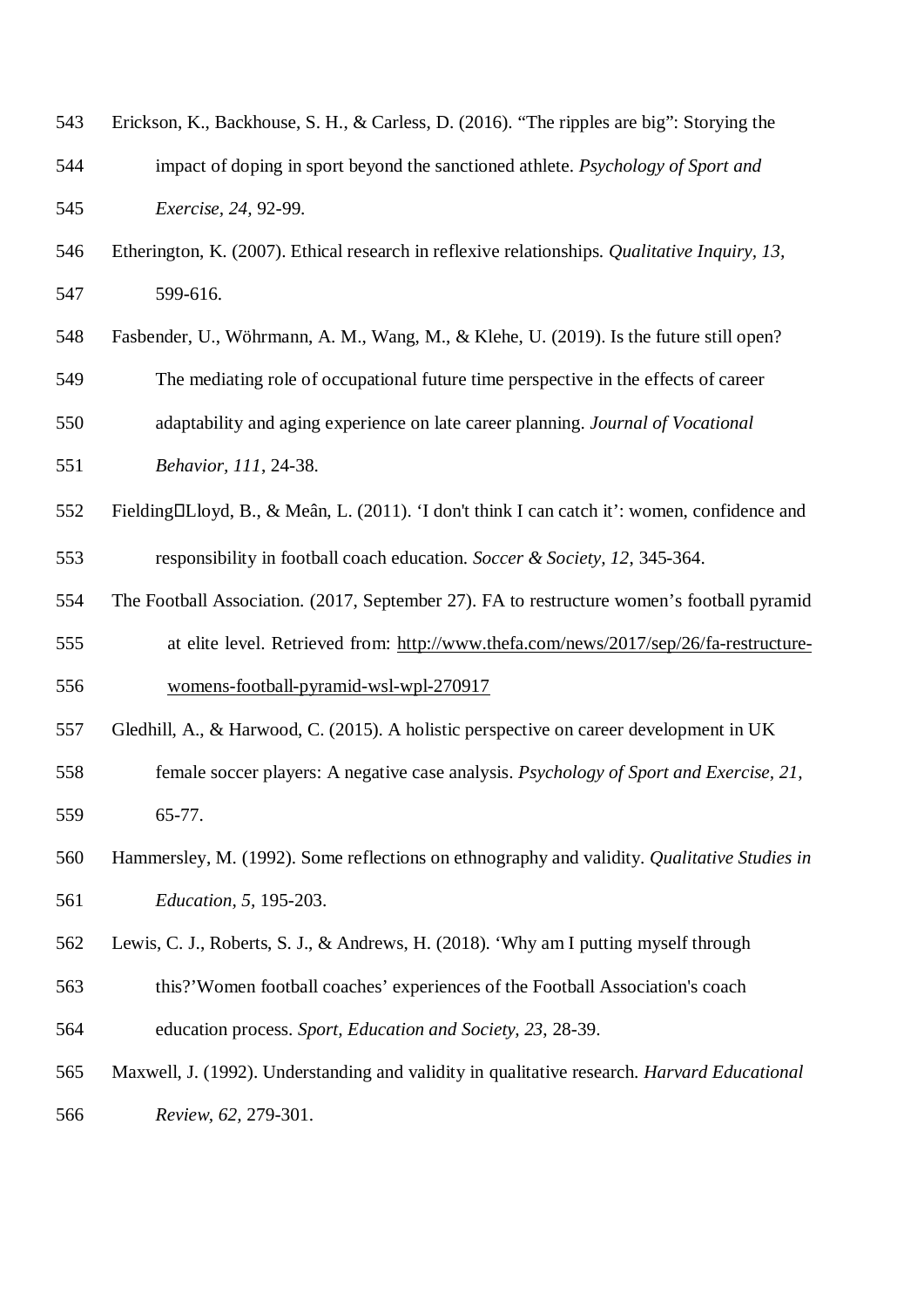- Maxwell, J. (2017). The Validity and Reliability of Research: A Realist Perspective. In D.
- Wyse, L. E. Suter, E. Smith, and N. Selwyn (Eds.) (2017), *The BERA/SAGE Handbook of Educational Research* (pp. 116-140). London: SAGE Publications.
- McGillivray, D., & McIntosh, A. (2006). 'Football is my life': Theorizing social practice in the Scottish professional football field. *Sport in Society, 9,* 371-387.
- Jovchelovitch, S., & Bauer, M. W. (2000). Narrative interviewing. In M. W. Bauer, & G.
- Gaskell (Eds.), *Qualitative researching with text, image and sound* (pp. 57–74).
- London, England: Sage.
- Kelly, S. (2008). Understanding the role of the football manager in Britain and Ireland: A Weberian approach. *European Sport Management Quarterly, 8*, 399-419.
- Koh, K. T., Mallett, C. J., & Wang, C. K. J. (2011). Developmental pathways of Singapore's
- high-performance basketball coaches. *International Journal of Sport and Exercise Psychology, 9,* 338-353.
- Kolar, K., Ahmad, F., Chan, L., & Erickson, P. G. (2015). Timeline mapping in qualitative
- interviews: A study of resilience with marginalized groups*. International Journal of Qualitative Methods, 14,* 13-32.
- Nash, C. S., & Sproule, J. (2009). Career development of expert coaches. *International Journal of Sports Science & Coaching, 4*, 121-138.
- Parnell, D., Stratton, G., Drust, B., & Richardson, D. (2013). Football in the community
- schemes: exploring the effectiveness of an intervention in promoting healthful behaviour change. *Soccer & Society, 14,* 35-51.
- 
- Potrac, P., Jones, R. L., Gilbourne, D., & Nelson, L. (2012). 'Handshakes, BBQs, and
- bullets': self-interest, shame and regret in football coaching. *Sports Coaching Review, 1*, 79-92.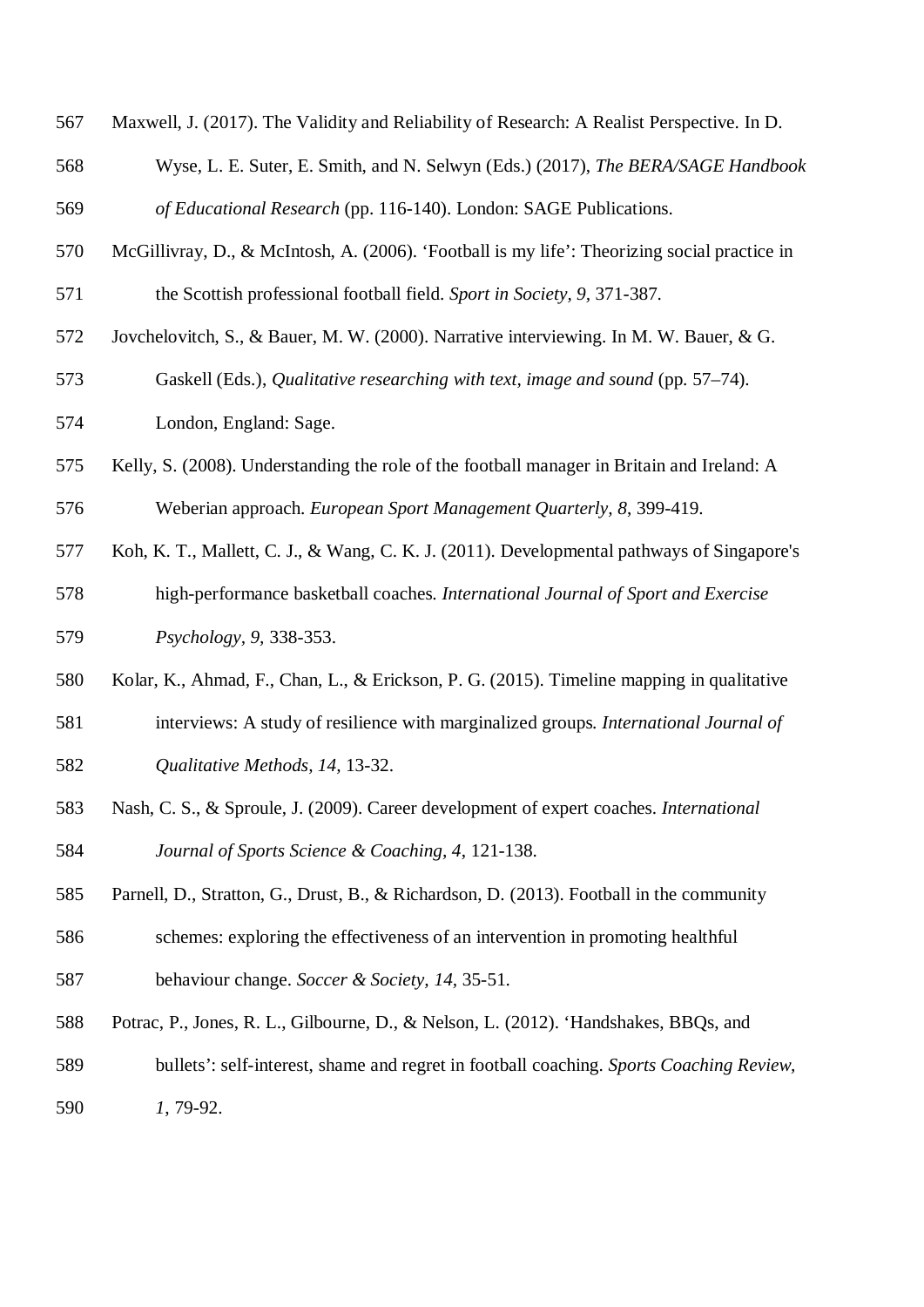- Purdy, L. G., Kohe, G. Z., & Paulauskas, R. (2017). Coaches as sport workers: professional agency within the employment context of elite European basketball. *Sport, Education and Society, 1*-13. Doi:10.1080/13573322.2017.1323201
- Purdy, L. G., & Potrac, P. (2016). Am I just not good enough? The creation, development and
- questioning of a high performance coaching identity. *Sport, Education and Society, 21,* 778-795.
- Riessman, C. K. (2008). *Narrative methods for the human sciences*. London: Sage.
- Ronkainen, N. J., & Ryba, T.V. (2018). Understanding youth athletes' life designing
- processes through dream day narratives. *Journal of Vocational Behavior, 108*, 42-56.
- Rosenthal, G. (1993). Reconstruction of life-stories: Principles of selection in generating
- stories for narrative interviews. In R. Josselson & A. Lieblich (Eds.), *The narrative*

*study of lives* (pp. 59-91). Newbury Park, CA: Sage.

- Rudolph, C. W., Lavigne, K. N., & Zacher, H. (2017). Career adaptability: A meta-analysis
- of relationships with measures of adaptivity, adapting responses, and adaptation results.
- *Journal of Vocational Behavior, 98,* 17-34.
- Rudolph, C. W., Zacher, H., & Hirschi, A. (2019). Empirical developments in career construction theory. *Journal of Vocational Behavior, 111*, 1-6.
- Ryba, T. V. (2008). Researching children in sport: Methodological reflections. *Journal of Applied Sport Psychology, 20,* 334-348.
- Ryba, T. V., Ronkainen, N. J., & Selänne, H. (2015). Elite athletic career as a context for life design. *Journal of Vocational Behavior, 88,* 47–55.
- Ryba, T.V., Zhang, C., Huang, Z., & Aunola, K. (2017). Career Adapt-Abilities Scale Dual
- Career Form (CAAS-DC): psychometric properties and initial validation in high-school
- student-athletes. *Health Psychology and Behavioral Medicine, 5*, 85-100.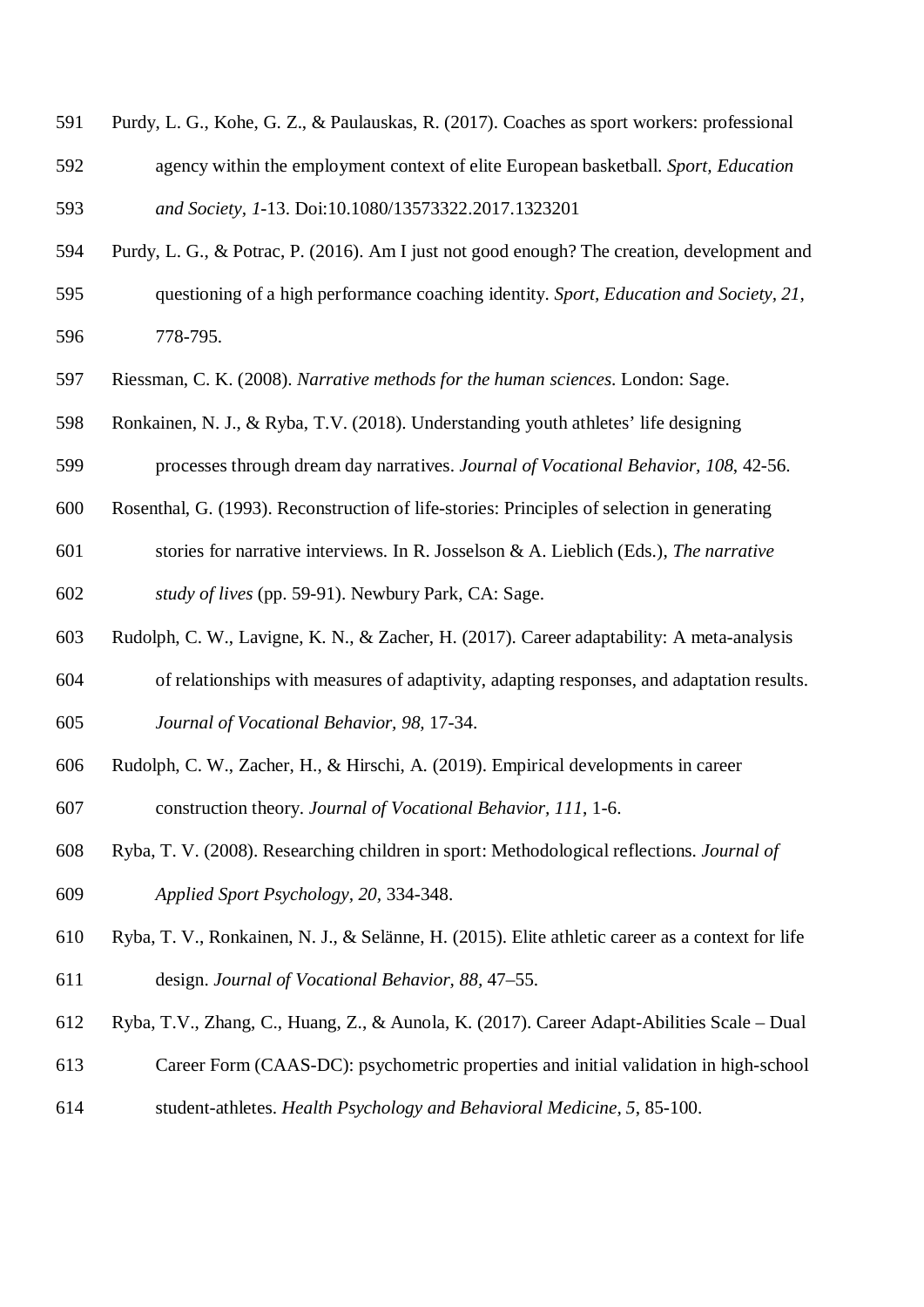- Savickas, M. L. (2002). Career construction: A developmental theory of vocational behavior.
- In D. Brown (Eds.), *Career choice and development* (pp. 149–205). San Francisco, CA: Jossey-Bass.
- Savickas, M. L. (2013). The theory and practice of career construction. In S. D. Brown & R.
- W. Lent (Eds.), *Career development and counseling: Putting theory and research to work*
- (pp. 42-70). Hoboken, NJ: John Wiley & Sons.
- Schinke, R. J., Bloom, G. A., & Salmela, J. H. (1995). The career stages of elite Canadian basketball coaches. *Avante, 1,* 48-62.
- Scraton, S., Caudwell, J., & Holland, S. (2005). 'Bend it like Patel': Centring 'Race',
- Ethnicity and Gender in Feminist Analysis of Women's Football in England.
- *International Review for the Sociology of Sport, 40*, 71-88.
- Shaw, S., & Allen, J. B. (2009). The experiences of high performance women coaches: A case study of two Regional Sport Organisations. *Sport Management Review, 12*, 217- 228.
- Sims-Schouten, W., Riley, S. C., & Willig, C. (2007). Critical realism in discourse analysis:
- A presentation of a systematic method of analysis using women's talk of motherhood,
- childcare and female employment as an example. *Theory & Psychology, 17*, 101-124.
- Smith, B., & Sparkes, A. C. (2009). Narrative inquiry in sport and exercise psychology: What
- can it mean, and why might we do it? *Psychology of Sport and Exercise, 10*, 1-11.
- Spalding, N. J., & Phillips, T. (2007). Exploring the use of vignettes: From validity to
- trustworthiness. Qualitative Health Research, 17, 954-962.
- Stambulova, N. B. (2017). Crisis-transitions in athletes: current emphases on cognitive and contextual factors. *Current Opinion in Psychology, 16,* 62-66.
- Taylor, B., & Garratt, D. (2010). The professionalisation of sports coaching: Relations of
- power, resistance and compliance. Sport, Education and Society, 15, 121-139.